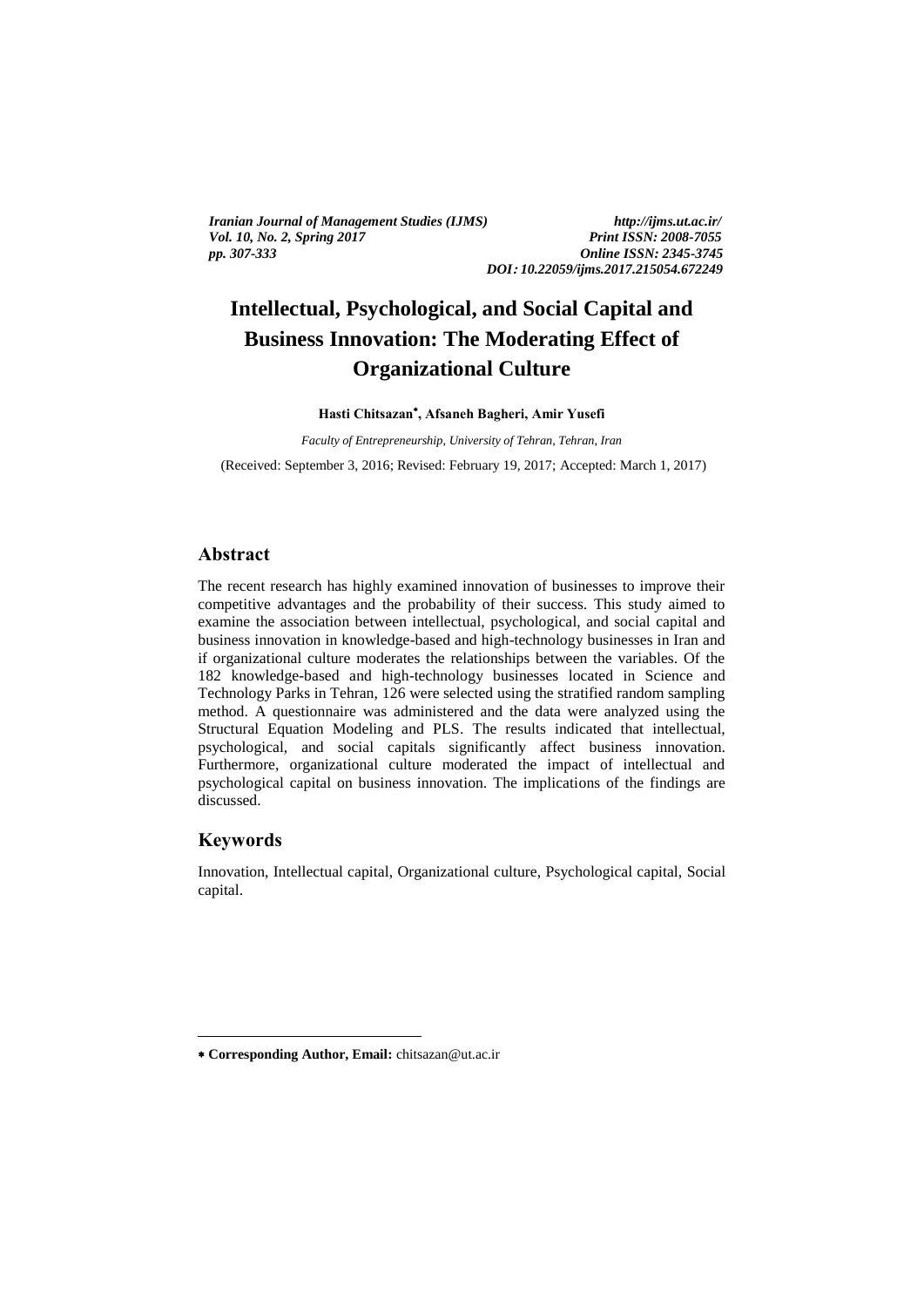### **Introduction**

Innovation of organizations has recently attracted attentions of researchers, practitioners, and policy makers (Roy & Sivakumar, 2012; Jong & Hartog, 2010; Koc & Ceylan, 2007). This is due to the influential impact of innovation on managers', employees', and organizations' performance and success (Gong et al., 2013; Yuan & Woodman, 2010). Innovation has also been highlighted as to be influential on a business success to gain competitive advantages (Amado et al., 2010; Bergek et al., 2007; Hult et al., 2004).

Particularly, in developing countries (Elsetouhi et al., 2015) including Iran, the performance and success of organizations and businesses highly depends on their innovation (e.g., Maroofi, 2016; Sharifirad, 2013; Niknami et al., 2009). However, our knowledge about the factors that construct a business innovation capability is limited (Massa & Testa, 2009; Hult et al., 2004; Sharma & Chrisman, 1999). In Iran, only few studies investigated the factors affecting business innovation and how moderating factors such as organizational culture influences the relationships between business innovation and its antecedents. Particularly, there is limited knowledge on the factors influencing innovation in knowledge-based and high-technology businesses where innovation plays vital roles in the survival and competitiveness of the business (Mahdavi et al., 2011). To narrow the gaps, the current research aimed to examine the impact of psychological, intellectual and social capital on knowledge and technology-based businesses. Among the various variables affecting innovation, we focused on exploring only these factors due to their significant impact on constructing individual employee-related capabilities that influence innovation in knowledge-based and hightechnology businesses (Wang et al., 2015). Furthermore, these factors are more malleable than other organization related factors that require long-term planning and processes to be changed (Forsman, 2011). In addition, it explored the moderating effect of organizational culture on the relationships between the variables. By this, our study highly contributes to the body of literature that explored the factors shaping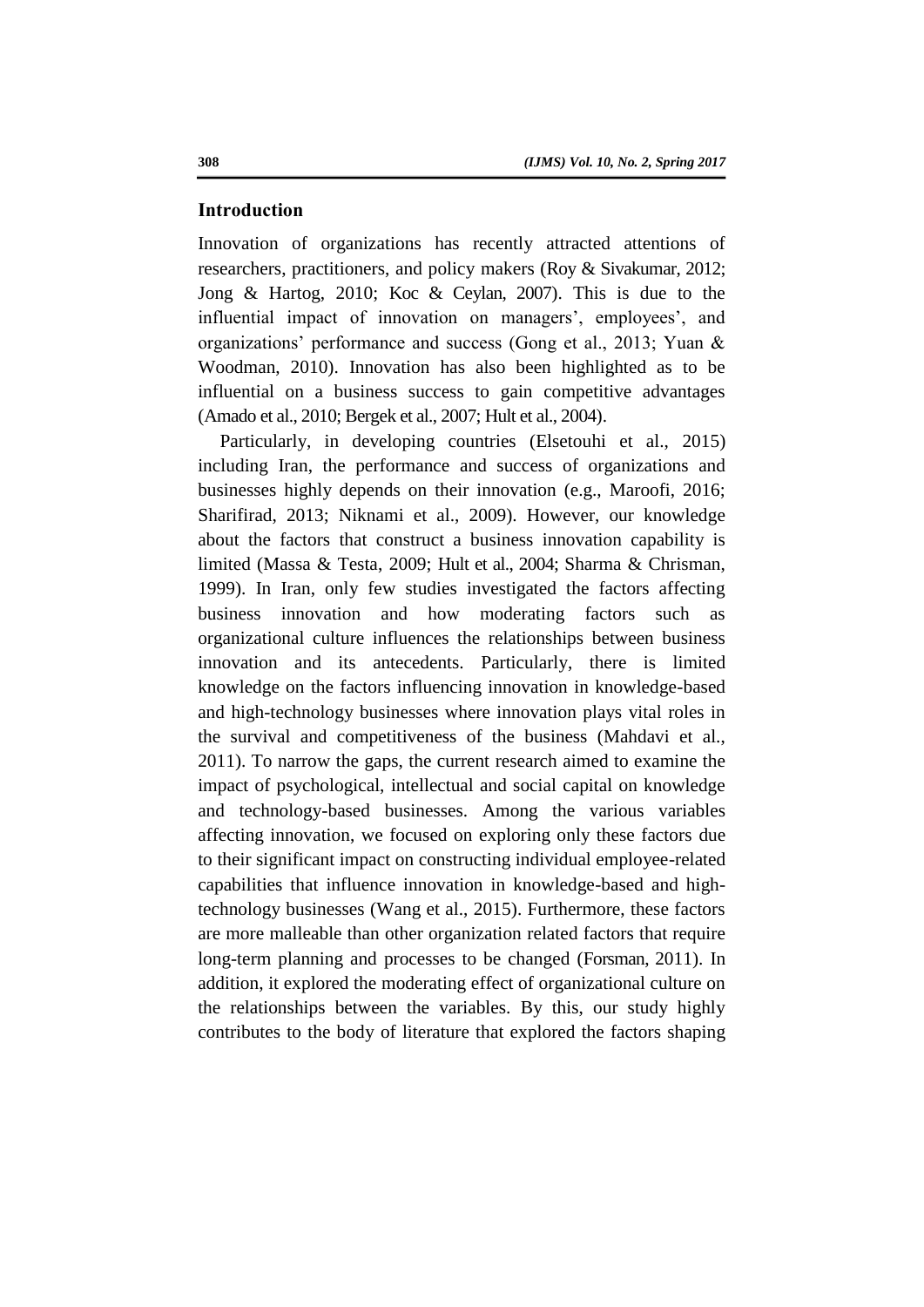innovation of knowledge-based and high-technology businesses (Wang et al., 2015; Forsman, 2011; Massa & Testa, 2009) specifically in Iran (Torkiantabar et al., 2016; Alem Tabriz et al., 2009).

We organized this paper in three sections. We present the theoretical background of the research and propose the hypotheses based on the literature reviewed. Subsequently, we present research methodology and findings. Finally, we discuss the findings and suggest their implications to improve the performance of employees and businesses.

# **Theoretical Background**

In this section, we explain the literature on business innovation and the factors that construct and enhance innovation behavior particularly in knowledge-based and high-technology businesses.

### **Business Innovation**

Current organizations operate in highly turbulent environments and are facing with growing challenges such as fierce competitors, market uncertainties, short product life cycles and rapid technology changes (Roy & Sivakumar, 2012; Madrid-Guijarro et al., 2009; Dinopoulos & Syropoulos, 2007). This is not limited to organizations but there are serious competitions among countries all over the world due to the globalization of economies and growing progresses in technologies (Bruque & Moyano, 2007). In such a highly competitive environment, innovation becomes a fundamental requirement to help organizations cope with emerging external and internal contingencies (Walker et al., 2015), and consequently achieve sustainability, survival, and growth (Atalay & Anafarta, 2011; Bohlmann et al., 2012; Gumusluoglu & Ilsev, 2009). Therefore, only those firms having the capabilities to create competitive advantages over their rivals can successfully survive and grow (Amado et al., 2010; Koc & Ceylan, 2007; Hult et al., 2004; Sharma & Chrisman, 1999).

Innovation has been considered as a vital element of gaining a competitive advantage (Bergek et al., 2007). Specifically, for the organizations operating in a knowledge-based economy, innovation is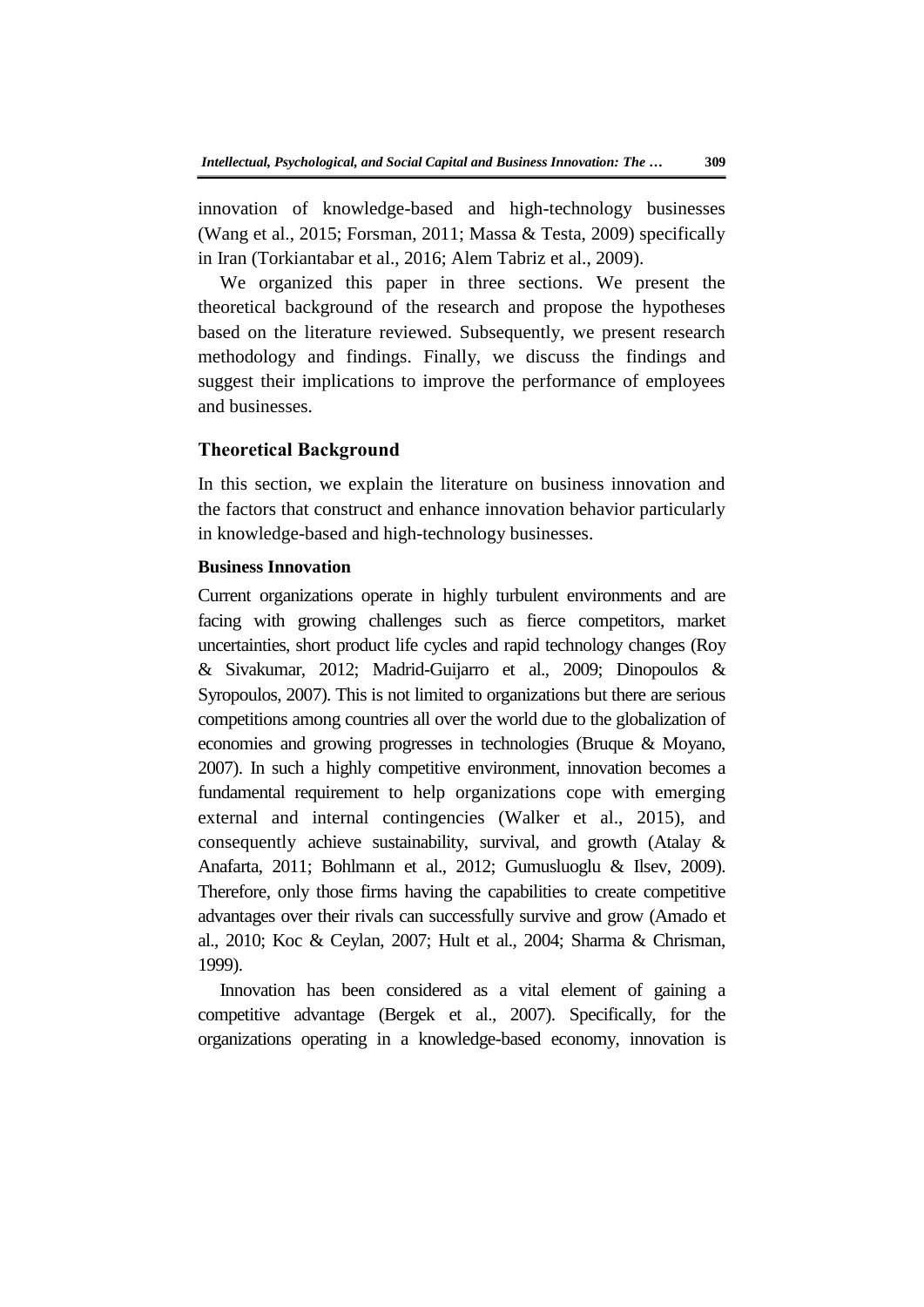critical and mainly supported by various sources of knowledge (Atalay & Anafarta, 2011; Forsman, 2011; Yang & Lin, 2009; Lev & Daum, 2004).

Various definitions have been proposed for innovation. The early definitions considered the creation or purchasing of new devices, systems, policies, programs, products or services for and/or in an organization as innovation (Damanpour, 1991). Others (e.g., the Oslo Manual published by OECD; Eurostat, 2005) focused on the adaptation of products (both goods or services), processes (that may have already been implemented by other organizations, but it is new to one specific organization), a new marketing method (an organization is the first to introduce it in the market or all markets and organizations in the world), or a new organizational method.

However, recent definitions of innovation not only included creation of new ideas by an organization but also looked at the outcomes of the innovation adaptation for the organization. These definitions highlighted the activities of organizations to improve their products, services, and processes and to successfully gain competitive advantages and survive (Baregheh et al., 2009). Research findings also highlighted the significant outcomes and advantages of innovation for both the generators and adopters (Gunday et al., 2011; Tidd et al., 2001; Borins, 1998; Ittner & Larcker, 1997). Therefore, innovation is a broad and multi-faceted construct used to improve both the strategic and operational performances of a business including policies, strategies and approaches, processes, products, services, competitors, and customers (Dumay et al., 2013). Furthermore, whether innovation introduces a new product, service, or process to the external market or one or more internal units (Walker et al., 2011; Klein & Sorra, 1996), novelty is a fundamental and inseparable element of the definitions across different disciplinary fields. Though, novelty creation highly depends on change in terms of the subject of change and its outcomes (Kesting et al., 2015).

# **Intellectual Capital**

Intellectual Capital (IC) has also been suggested as a key asset of an organization to create and enhance innovation (Elsetouhi et al., 2015).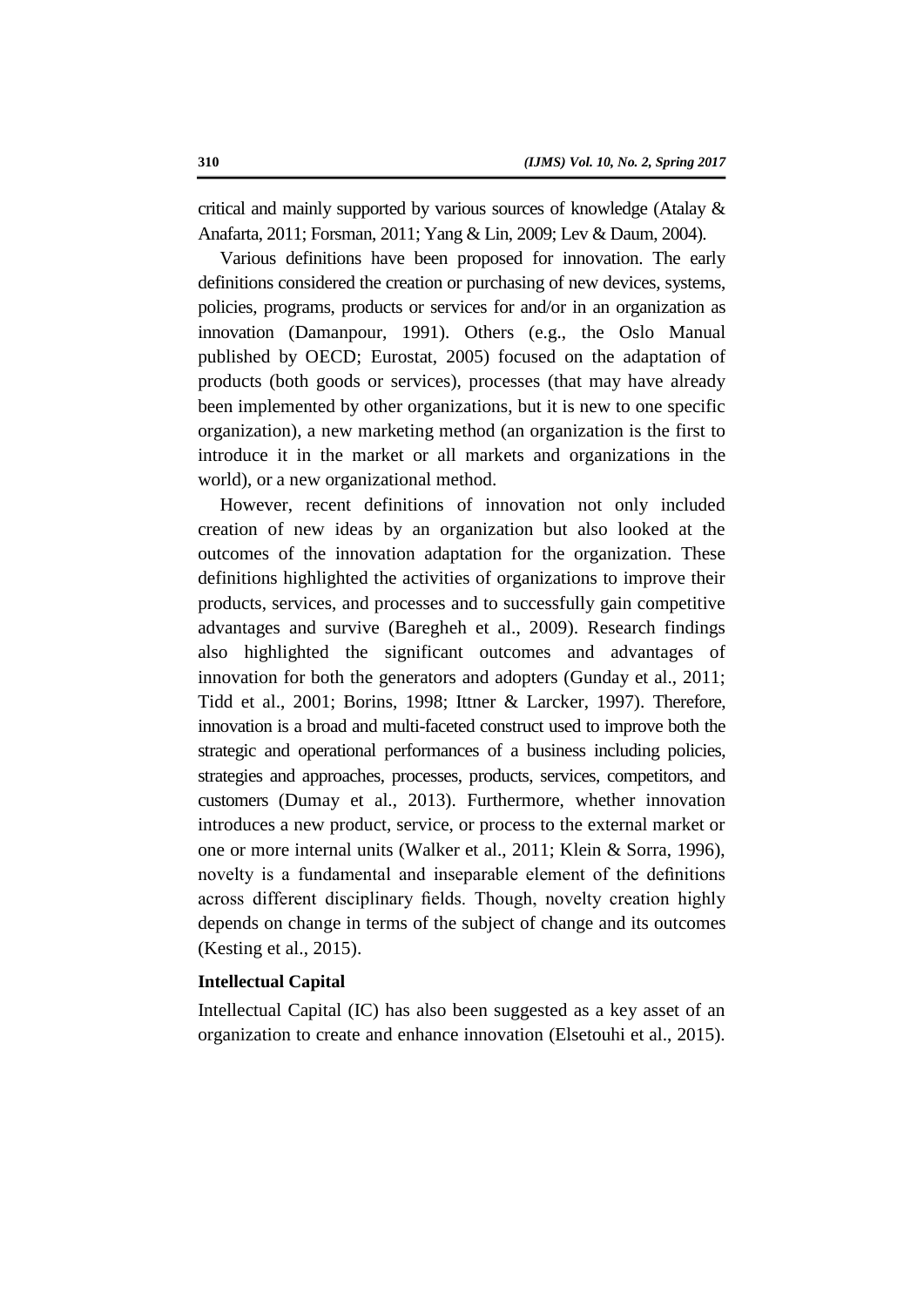IC has been defined as the total capabilities, knowledge, culture, strategies, processes, and relational networks of an organization to create value and competitive advantages (Hsu & Fang, 2009; Stewart, 1997; Nahapiet & Ghoshal, 1998). Such knowledge accumulates over time and is inherent in an organization's people, structures, systems, processes, and databases (Youndt et al., 2004; Dierickx & Cool, 1989).

Several studies scrutinized the categorization of intellectual capital components, most of them showed almost the same results. The early classifications concentrated on the human, structural and relational dimensions of the concept (Steenkamp & Hooks, 2011; Edvinsson & Malone, 1997; Stewart, 1997; Brooking, 1996; Kaplan & Norton, 1992). Sveiby (1997) suggested employees' competence and internal and external structures of the organization as the dimensions of IC. Stewart (1997) defined the notion through a broader view including human capital, structural capital, and customer capital. In Edvinsson and Malone's (1997) opinion human capital differs from structural capital, the latter being divided into organizational capital and customer capital. Therefore, intellectual capital not only determines employees' knowledge, skills and experiences of employees and applied organizational knowledge, but it also includes the information related to customers, suppliers and stakeholders. Using the broad definition, Elsetouhi et al. (2015) found that human capital and customer capital have both direct and indirect effects on innovative behavior of managers. While human capital refers to the individuals' capabilities, knowledge, skills, and experiences, structural capital reflects using highly effective ways to collect, test, organize, integrate and subsequently disseminate the existing knowledge. Relational capital demonstrates the relationships between a certain organization and the people such as customer satisfaction, customer retention rate, and customer loyalty (Moon & Kym, 2006). Therefore, we hypothesized:

**H1**: Intellectual capital of knowledge-based and high-technology businesses has a significant impact on their innovation.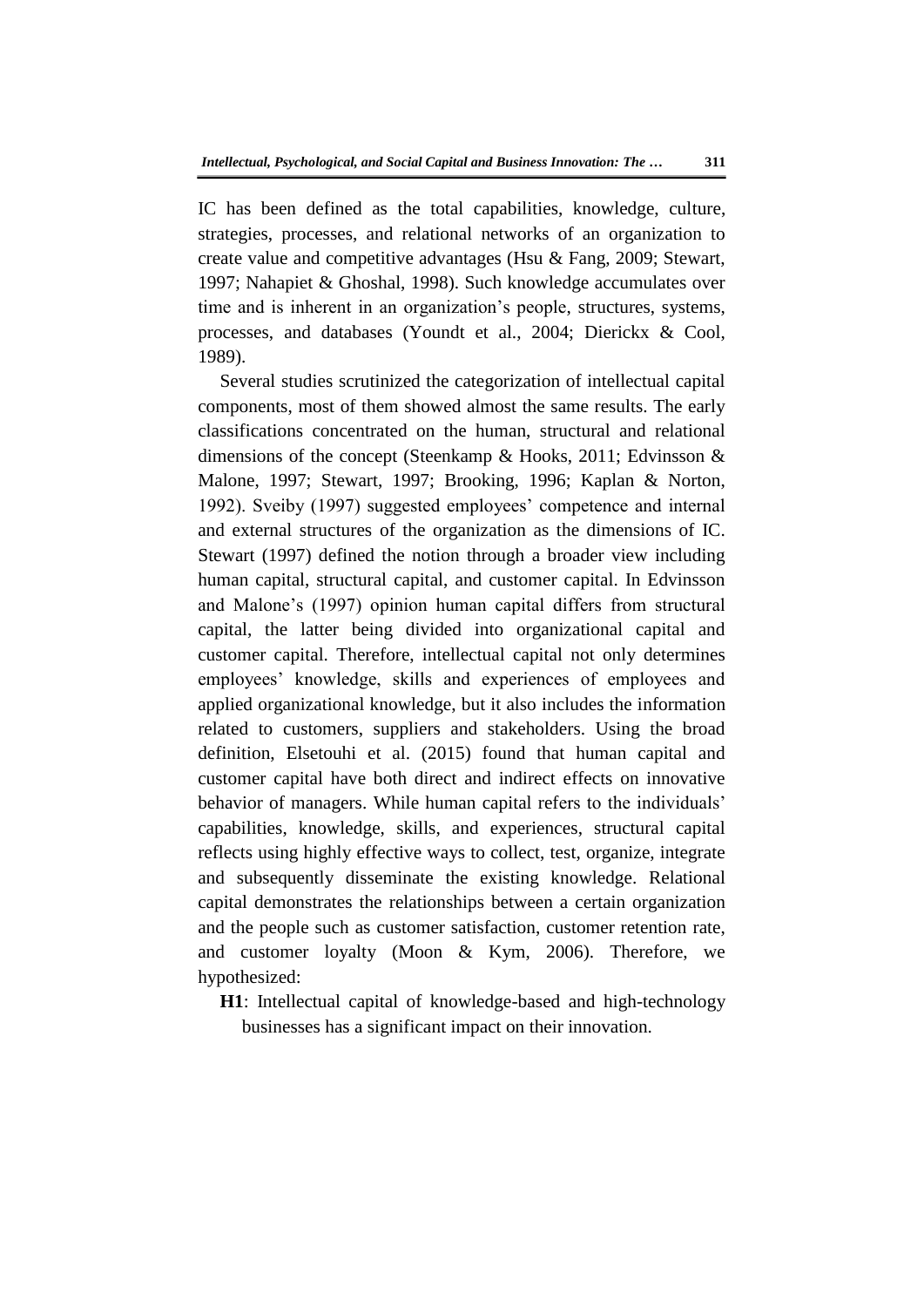### **Social Capital**

Social capital is a concept widely used by economists, sociologists and management researchers referring to the benefits that individuals gain from social relationships (Akram et al., 2017; Bhatt & Altinay, 2013). Individuals with a variety of social networks, connections with different people and interactions with people from different backgrounds have a strong social capital (Dekker & Uslaner, 2001). Social capital has long been considered to be impactful on a business performance and success. Adler and Kwon (2002) presented twenty definitions of social capital to reflect the diversity of conceptualizations. The definition of social capital adopted in a study highly depends on the discipline and the level of analysis (Robison et al., 2002). The definitions can be classified based on the core elements, origins and consequences of social capital (Adler & Kwon, 2002; Field et al., 2000). Therefore, social capital is a highly context specific and multidimensional concept that represents the advantages offered by connections and relationships (Robison et al., 2002).

Empirical studies have shown that social capital affects innovation processes in organizations (Moran, 2005; Obstfeld, 2005; Rodan & Galunic, 2004; Ahuja, 2000). The recent research has also highlighted the significant and positive impact of organizational social capital (i.e., structural, relational and cognitive) on employees' innovative work behavior in small firms (Akram et al., 2017). The association between social capital and innovative behavior of managers has also been suggested in service sectors (Elsetouhi et al., 2015). The value created by networks and relationships for individuals and groups are at the heart of social capital that connects different people together (Tata & Prasad, 2015). By these connections, people with different experiences, values, skills, and background formally or informally exchange their information, knowledge, ways of thinking, and behavior and create new ideas (Conway, 1995). Novel ideas mostly emerge in science and technology when different people contribute in networks (Bougrain & Haudeville, 2002). Accordingly, the following hypothesis was tested in this study: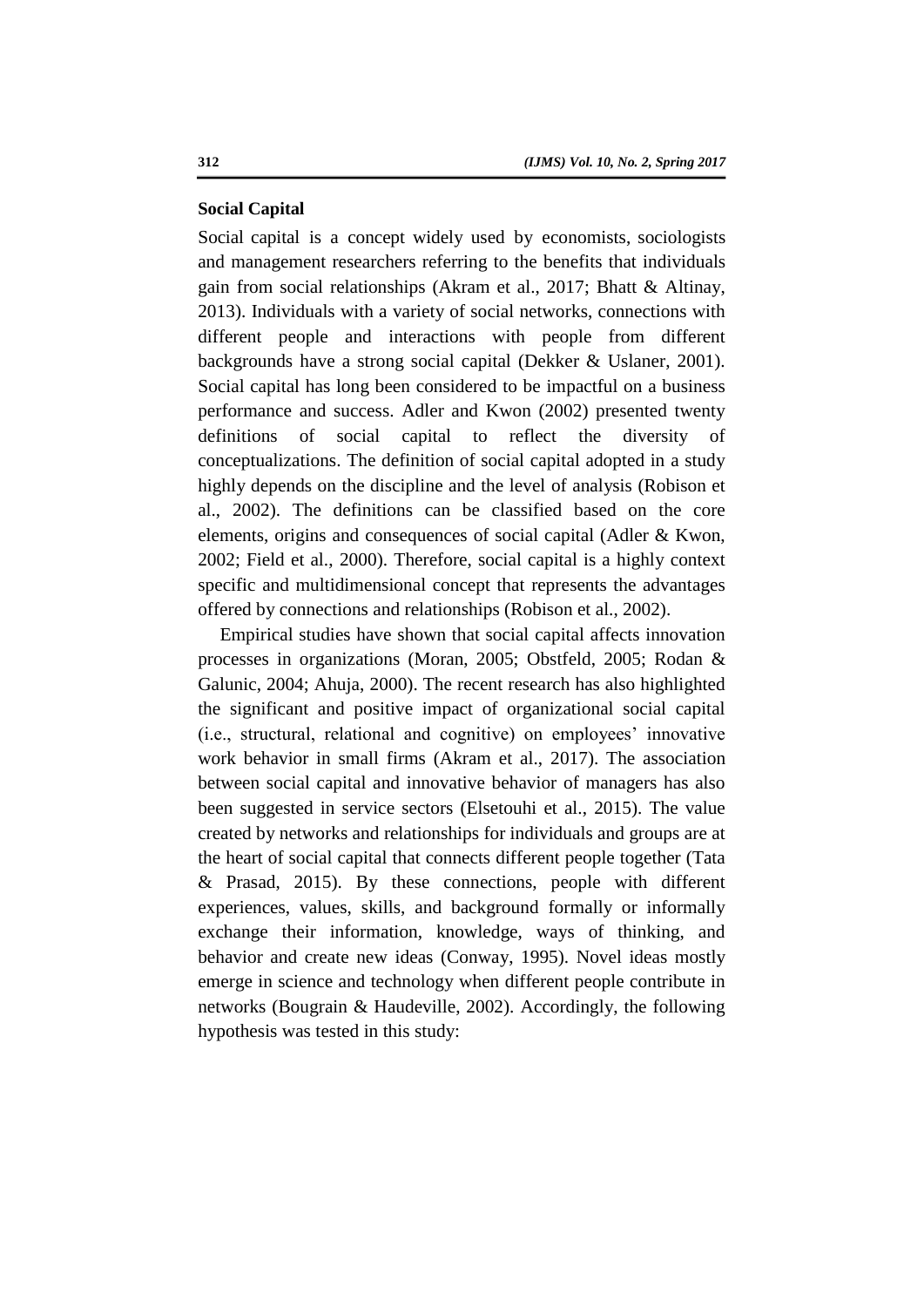**H2**: Social capital of knowledge-based and high-technology businesses has a significant impact on their innovation.

# **Psychological Capital**

Exploring the factors affecting business innovation has recently received increasing attentions of policy makers, researchers and practitioners (Newman et al., 2014). The recent research has mostly suggested psychological capital (PsyCap) as the critical strategic resource that highly enhances innovation and consequently performance of an organization (e.g., Rego et al., 2012; Abbas & Raja, 2011; Ardichvili, 2011; Sweetman et al., 2011). The influential impact of PsyCap is not limited to the organization level (Luthans & Youssef, 2004), but it also encompasses employees' innovation capabilities through influencing their attitudes, behavior and performance (Newman et al., 2014). In this sense, PsyCap is a type of individuals' capability distinctive from other human-related qualities (e.g., human and social capitals). Importantly, PsyCap can be assessed and developed in order to promote innovation behavior among employees (Luthans & Youssef, 2004). Previous researches suggested four main resources that originate from the positive psychology literature and shape employees' innovation (Luthans & Youssef, 2004). Employees' innovation reflects their self-efficacy, hope, optimism, and resilience in generating and implementing new ideas (Luthans & Youssef, 2007; Luthans et al., 2007).

Self-efficacy is a key component of the Social Cognitive Theory (Bandura, 1997, 2012). Self-efficacy reflects ones' perceived capabilities that they can successfully perform a task and achieve a goal in a particular setting (Stajkovic & Luthans, 1998). Individuals with high self-efficacy possess the abilities to direct the consequences of their actions and overcome the complex challenges in the process of their task performance (Bandura, 1997). As Scheier, Carver and Bridges (2001) highlighted, optimism shows individuals' expectancy of positive outcomes of their task fulfilment. Having high optimism, individuals pursue their goals with strong beliefs in that their efforts lead to the desired outcomes and persist in facing difficulties. Hope creates the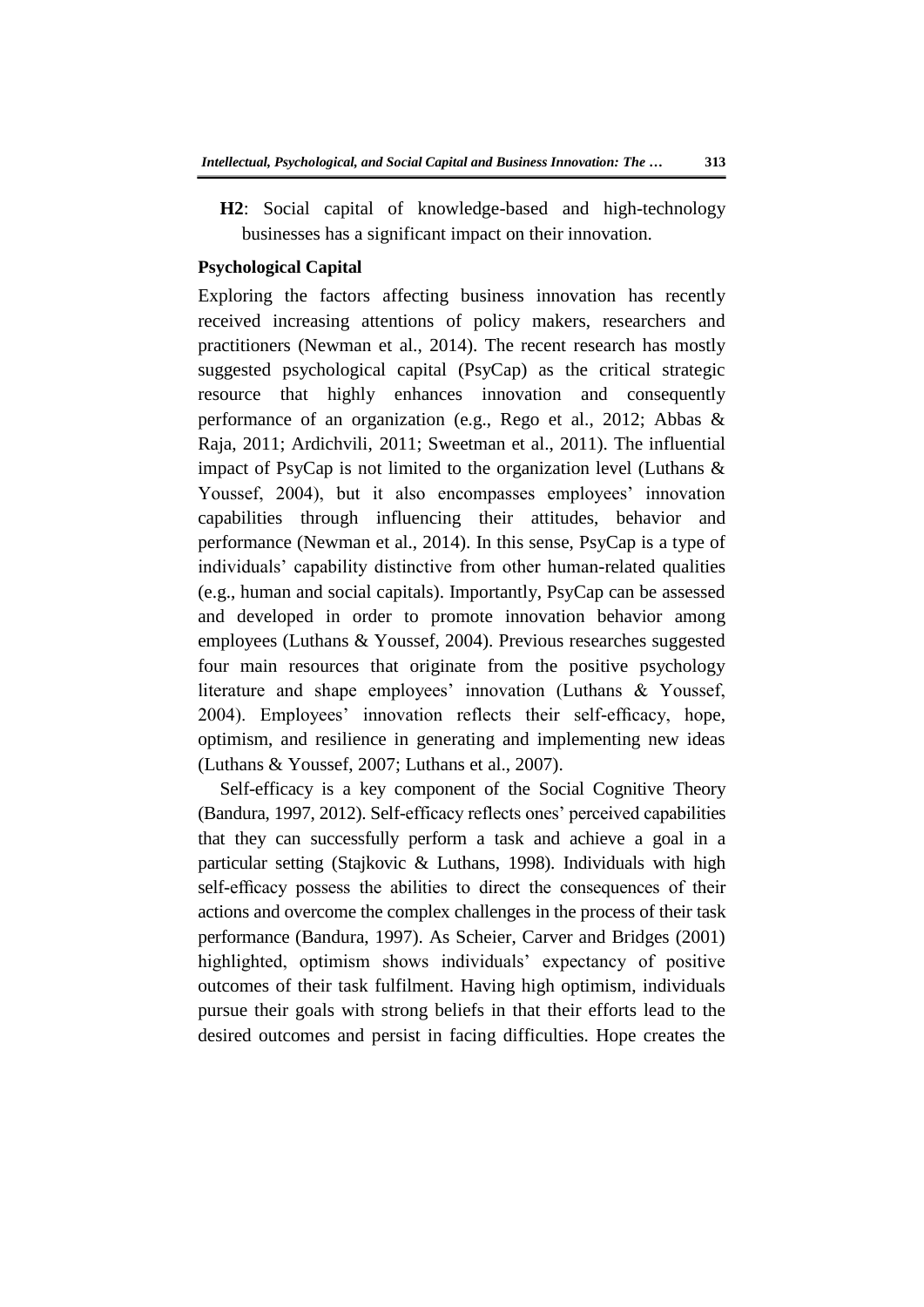energy and tendency to put efforts and achieve a specific goal in a particular context (agency) and regulates the selection of means and procedures among the alternatives to successfully perform the required tasks (pathway) to achieve the goal (Seligman, 1998; Snyder et al., 1996; Luthans et al., 2008; Koc & Ceylan, 2007). Finally, resilience indicates ones' abilities to encounter difficulties, lack of certainty and risks and adjust to the challenging demands and complexities of life (Tugade & Fredrickson, 2004; Masten & Reed, 2002). Therefore, resilience creates successful performances in challenging settings (Luthans et al., 2006).

Empirical studies have also suggested a significant association between components of PsyCap and employees' innovation behavior. Barron and Harrington's (1981) study indicated that confident employees have better innovation performance. Luthans and Youssef (2007) found a significant relationship between employees' optimism and self-confidence and their capability to generate and propose new ideas as well as put the ideas into practice. Sweetman et al.'s (2011) research showed that both components of PsyCap (hope, selfefficacy, optimism, and resilience) and overall psychological quality of employees affect their innovation performance. In addition, their study suggested that PsyCap significantly improves employees' innovation performance and its dimensions. PsyCap and particularly tolerance, courtesy, and modesty also enable employees to present and implement their new ideas with less persistence and obtain higher recognition and supports from others (Qiu et al., 2015).

Based on the above research findings, this study proposed that:

**H3**: Psychological capital of knowledge-based and hightechnology businesses has a significant impact on their innovation.

### **Organizational Culture and Business Innovation**

Organizational culture has long been used to indicate the climate, practices, values, and beliefs that organizations develop through handling their people (Schein, 2004). Culture of an organization is the common values, beliefs, norms, and procedures that regulates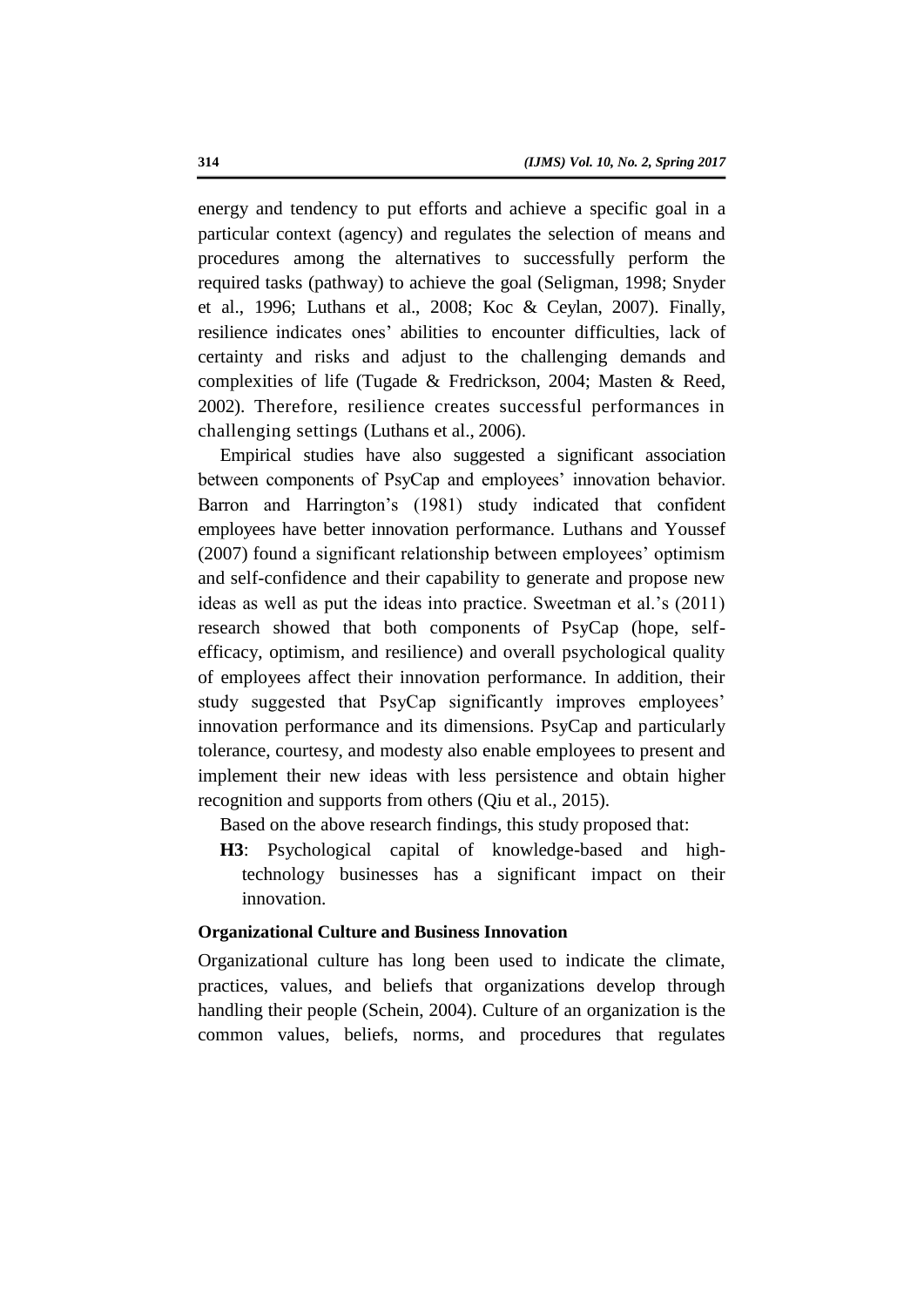behaviors and performances in the organization. Organizational culture creates identity among the members of an organization and is mostly considered by the members as an accepted fact.

Watson (2006) argued that the concept of culture originally derived from a metaphor of the organization as 'something cultivated'. The crucial role of organizational culture in the development of innovation has been emphasized by several studies (i.e., Gomez-Haro et al., 2011; Gupta et al., 2004). A recent research in Iran also demonstrated the significant influence of organizational culture on innovation behaviors of top managers in law firms (Maroofi, 2016). Specifically, research findings showed that certain kinds of cultures correlate with economic performance of an organization (Denison, 1990; Kotter & Heskett, 1992; Sorensen, 2002). An organization with a predominantly internal process culture is more resistant to promote innovation.

Scholars postulated that culture can act as both a facilitator and/or an impediment of organizational transformation and change (Zalami, 2005). Change and innovation initiatives are facilitated and supported by the culture particularly when it is in agreement with the current organizational culture (O'Donovan, 2006). In Moon and Kym's (2006) model for intellectual capital, organizational culture plays a critical role in shaping structural capital of organization. Accordingly, we suggested the following hypotheses:

**H4.1**: Organizational culture moderates the relationship between intellectual capital and business innovation.

- **H4.2**: Organizational culture moderates the relationship between social capital and business innovation.
- **H4.3**: Organizational culture moderates the relationship between psychological capital and business innovation.

# **Methodology**

This study aimed to examine the impact of intellectual, psychological and social capital on business innovation and if organizational culture moderates the relationships between the variables. We included only knowledge-based and high-technology businesses based on the assumption that knowledge intensive businesses are more engaged and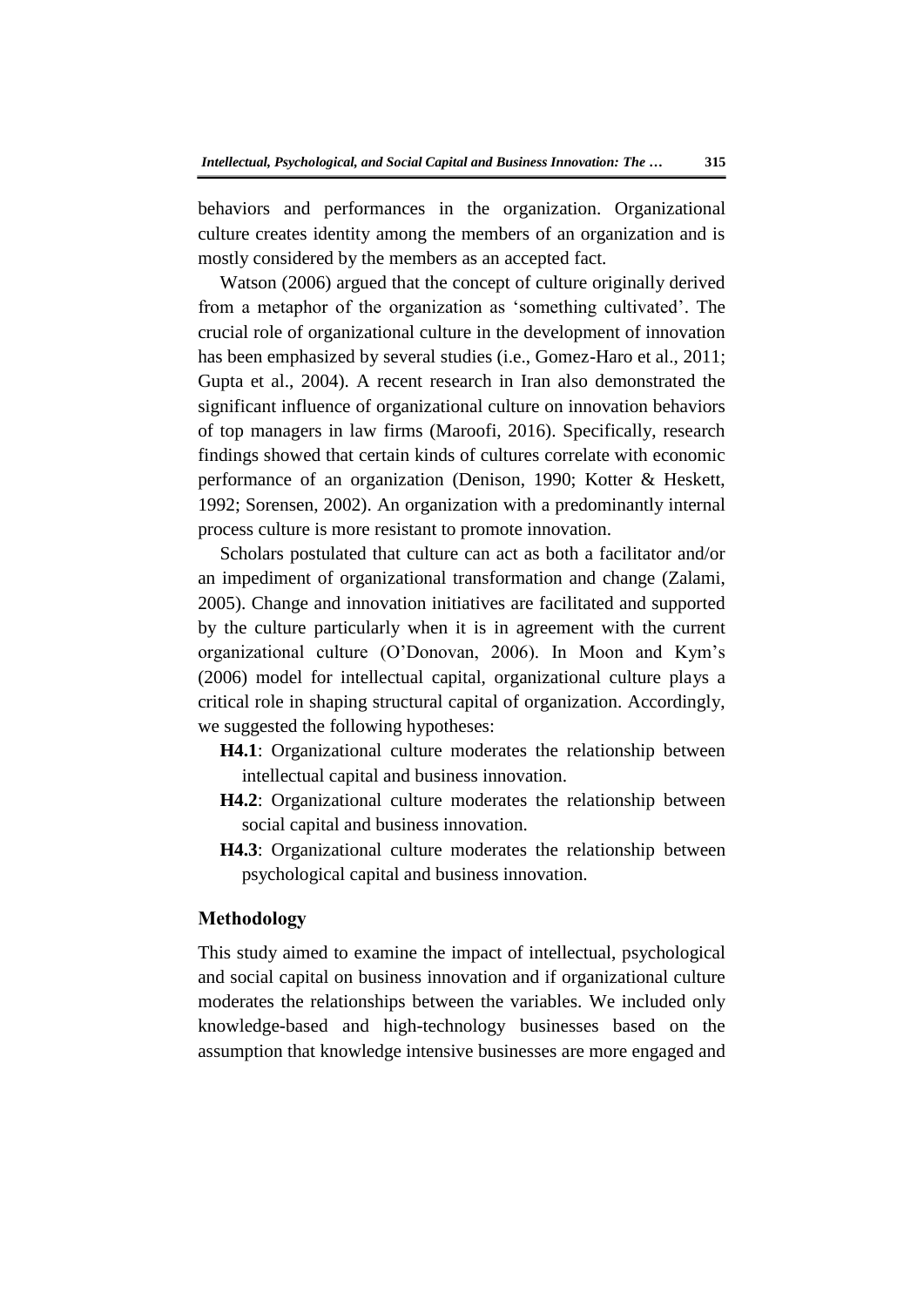have higher propensity to invest in innovative activities (Wang et al., 2015; Doloreux & Melancon, 2008). Therefore, this research is placed among the studies which have fundamental implications for small businesses established based on knowledge and high technologies in Iran.

Regarding data collection techniques and methods, this descriptive study examined the current status of innovation behavior in businesses established based on knowledge and high technologies and the impact of intellectual, psychological, and social capital on innovation behavior. The target population for this research included 182 knowledge-based and high-technology businesses located in three Science and Technology Parks (Pardis, University of Tehran and Tarbeyat Modares University) in Tehran, Iran. The sample size was determined 126 participants using the Cochran's formula. The stratified random sampling method was employed to select the participants from the Science and Technology Parks (STPs). This sampling method ensured using specific criterion to choose the sample in each stratum and a proportional selection of the participants in the strata. Pardis is the largest and most advanced STPs in Iran which includes 112 businesses, highly active in various areas such as chemistry, bio-technology, Nano-technology, mechanics and automation, telecommunication, bio-medicine, engineering, oil, gas and petrochemical products, information technology and electronics. University of Tehran's STP includes 37 knowledge-based businesses in high-technologies and the STP of Tarbeyat Modares University has 33 businesses currently active in various high-technology areas. Therefore, from Pardis STP 77, university of Tehran STP 26, and Tarbeyat Modares University STP 23 top and middle managers were involved in this study. Of the managers 90 (71.4%) were male and 36 (28.6%) were female. Regarding education qualifications, majority of the managers had Master degree (60, 47.7%) followed by Bachelor (48, 38%), and Ph.D. (18, 14.3%). Most of the managers had above seven years of experience (48, 38%), 42 (33%) had less than 3 years of experience, and 36 (29%) had between 3 and 7 years of business experience. The businesses mostly aged less than five years (54,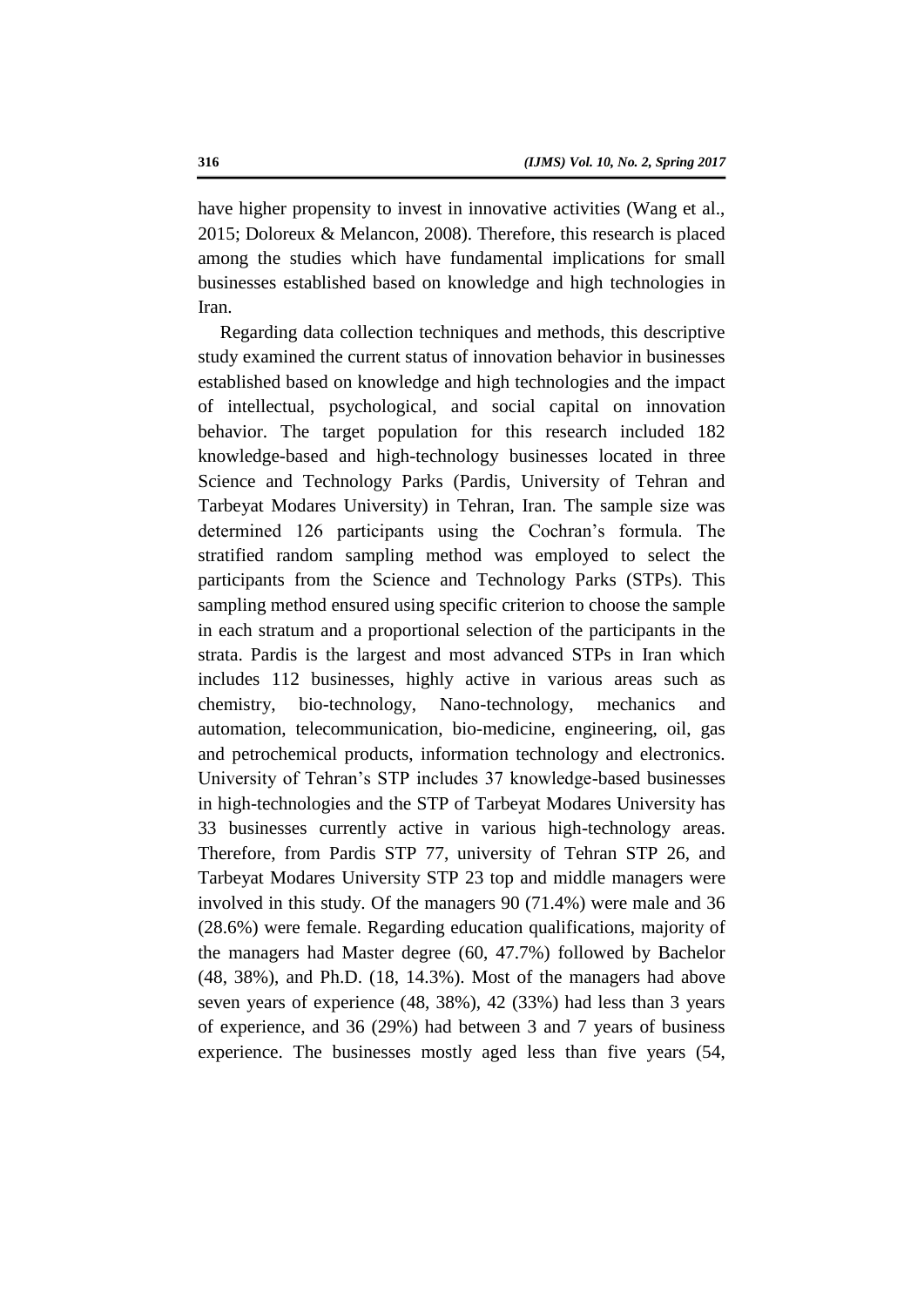42.8%), between 5 and 10 (42, 33.4%), and above 10 years (30, 23.8%) respectively.

#### **Measures**

We employed a questionnaire with six sections and 67 items to measure the variables examined in this study. The first section of the questionnaire encompassed items on demographic information of the participants includes their gender, education, business experience, and age of the business. The second section contained 14 items of the psychological capital questionnaire developed by Luthans et al. (2007). The items measured perceptions of the participants towards the four dimensions of their psychological capital (self-efficacy, 3 items; hope, 4 items; optimism, 4 items; and resilience, 3 items). The third section of the questionnaire included 28 items developed by Moon and Kym (2006) to measure perceptions of the participants towards the three dimensions of intellectual capital (7 items on human capital, 13 items on structural capital, and 6 items on relational capital). Additionally, we used 10 items of the social capital questionnaire (Nahapiet & Ghoshal, 1998) which assessed the participants' perceptions towards structural (4 items), cognitive (2 items), and relational (2 items) capital of their business. Subsequently, 9 items developed by McGuire (2003) were utilized to measure organizational culture. These items measured perceptions of the participants towards the dominant culture in their business. Finally, we measured business innovation using 6 items developed by Scott and Bruce (1994). The items also assessed the participants' perceptions towards the supports and encouragements they receive from their business to develop new ideas and engage in innovation activities. The final version of the questionnaire was translated from English to Persian and back translated to ensure the accuracy of the items regarding their cultural meanings (McGorry, 2000). We employed 5-point Likert scale for the items (1=strongly disagree to 5=strongly agree). The Cronbach's alpha values for all scales used in this study indicated high reliability of them (Table 1).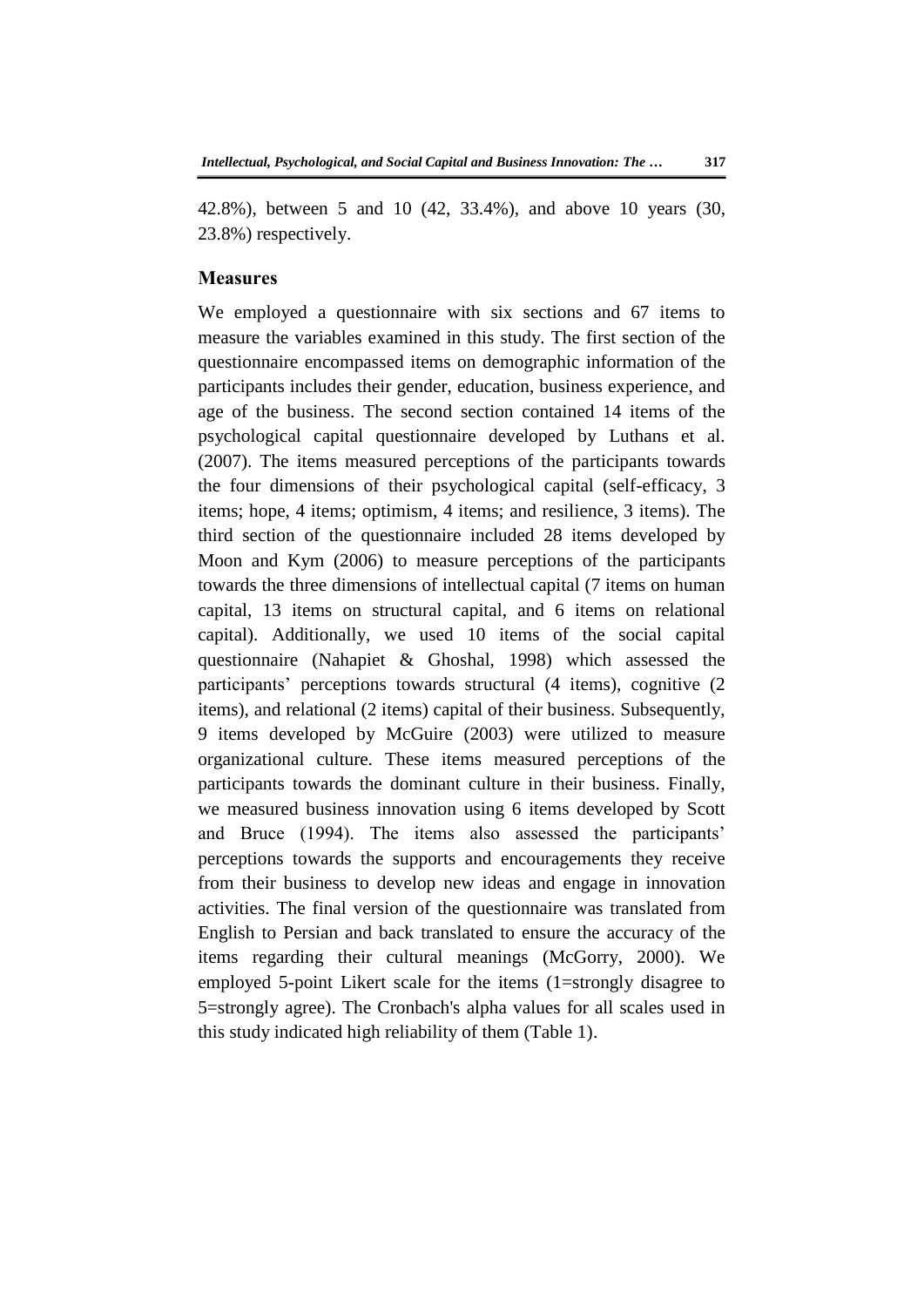| Tadie 1. Ave, C.K and Crondach's Alpha for the constructs and sud-constructs |            |      |          |
|------------------------------------------------------------------------------|------------|------|----------|
| <b>Construct/Sub-constructs</b>                                              | <b>AVE</b> | CR   | $\alpha$ |
| Intellectual capital                                                         | 0.78       | 0.93 | 0.91     |
| Human                                                                        | 0.64       | 0.89 | 0.85     |
| Structural                                                                   | 0.50       | 0.92 | 0.91     |
| Relational                                                                   | 0.67       | 0.91 | 0.88     |
| Social capital                                                               | 0.70       | 0.88 | 0.85     |
| Relational <sub>2</sub>                                                      | 0.72       | 0.88 | 0.80     |
| Cognitive                                                                    | 0.65       | 0.84 | 0.72     |
| Structural <sub>2</sub>                                                      | 0.58       | 0.85 | 0.76     |
| Psychological capital                                                        | 0.66       | 0.85 | 0.81     |
| Self-efficacy                                                                | 0.72       | 0.89 | 0.82     |
| Hope                                                                         | 0.62       | 0.83 | 0.69     |
| Optimism                                                                     | 0.84       | 0.91 | 0.81     |
| Resilience                                                                   | 0.68       | 0.71 | 0.54     |
| <b>Business innovation</b>                                                   | 0.67       | 0.92 | 0.90     |

**Table 1. AVE, C.R and Cronbach's Alpha for the constructs and sub-constructs**

# **Data Collection and Analysis**

The participants' involvement in this study was entirely voluntary and the questionnaires were completed anonymously. Data collection was conducted from April to July, 2015. A letter was sent to the manager of each business that described the research purposes and asked his/her permission to collect the data. Of the 150 questionnaires administered (20% more than the sample size to avoid reduction of the questionnaires if not fully being completed), 126 were used in the final analysis (a response rate of 84%).

### **Measurement Model**

In order to examine simultaneous and complicated relationships between the variables in our study and test the validity and structure of the proposed relationships, we employed the Structural Equation Modelling (SEM) techniques. Partial Least Square (PLS) was also used to analyze the data because it does not need a large sample size and presumption of normality of the data (Ringle et al., 2012). Analysis of the data was performed using the two-step technique proposed by Hair et al. (2012). Accordingly, we performed a Confirmatory Factor Analysis (CFA) for each construct and examined the structure and loadings of the factors and the items that threatened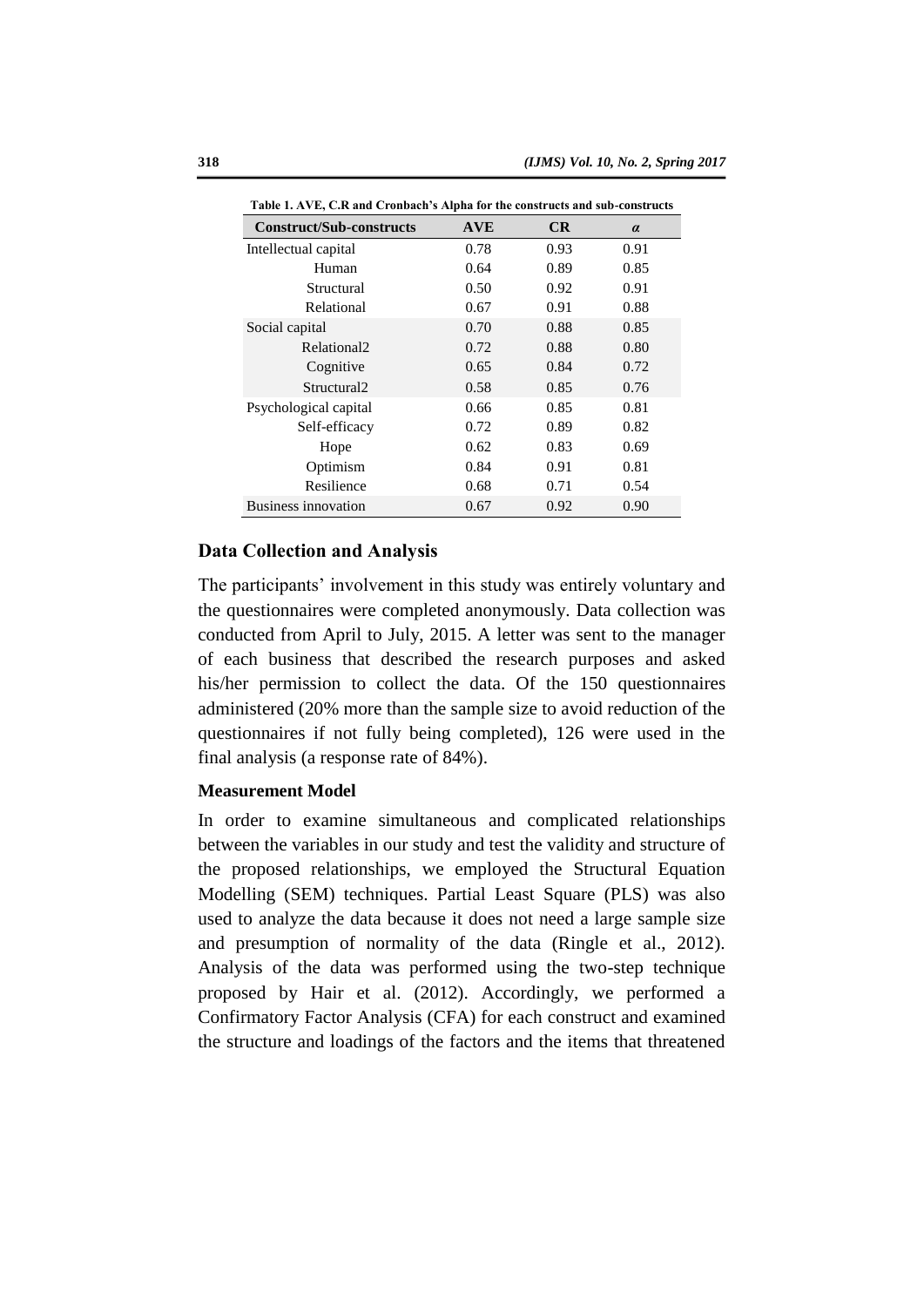the convergent validity of each construct (psychological, intellectual, social capital, and business innovation). The items having low factor loadings to their construct  $\langle 0.4 \rangle$  were deleted. Table 1 presents the Composite Reliability (CR), Average Variance Extracted (AVE) and Cronbach's alphas for the constructs and dimension of each construct under this investigation. As the table shows, convergent validity for each construct in the scale was higher than 0.50 indicating the items of each construct explain majority of its variance. Additionally, we examined the discriminant validity to ensure the items related to each construct only measure that construct (Kline, 2016). All of the items of the constructs had the highest loadings to their construct and were not highly correlated with items of other constructs. Therefore, all the constructs in the scale have a high convergent and discriminant validity.

### **Structural Model**

In the second step of data analysis, we examined the impact of psychological, intellectual, and social capital on business innovation in a structural model. Table 2 shows that t-values for the impact of the independent variables on business innovation are higher than the threshold 1.96 (intellectual capital=7.52; social capital=7.99, and psychological capital=5.27) indicating the significance of the effects. Furthermore,  $R^2$  for the dependent variable (business innovation) in the model was 0.87 which confirms the model fits the data well. Finally, we measured global goodness of fit (GOF) to ensure a good fitness of the model (Wetzels et al., 2009). The GOF obtained for the model is 0.69 which shows a high fitness of the model.

Next, we tested the hypothesized moderating effect of organizational culture on the relationships between psychological

| <b>Table 2. Path coefficients, t-values, and lest of hypotheses</b> |                      |                      |                                |
|---------------------------------------------------------------------|----------------------|----------------------|--------------------------------|
| <b>Hypothesis</b>                                                   | Path<br>coefficients | t-values             | <b>Confirmed</b><br>/ Rejected |
| 1. Intellectual capital on business innovation                      | 0.50                 | $7.52$ <sup>**</sup> | Confirmed                      |
| 2. Social capital on business innovation                            | 0.21                 | $7.99***$            | Confirmed                      |
| 3. Psychological capital on business innovation                     | 0.36                 | $5.27***$            | Confirmed                      |
| **Indicates correlation is significant at the 0.01 level (2-tailed) |                      |                      |                                |

**Table 2. Path coefficients, t-values, and test of hypotheses**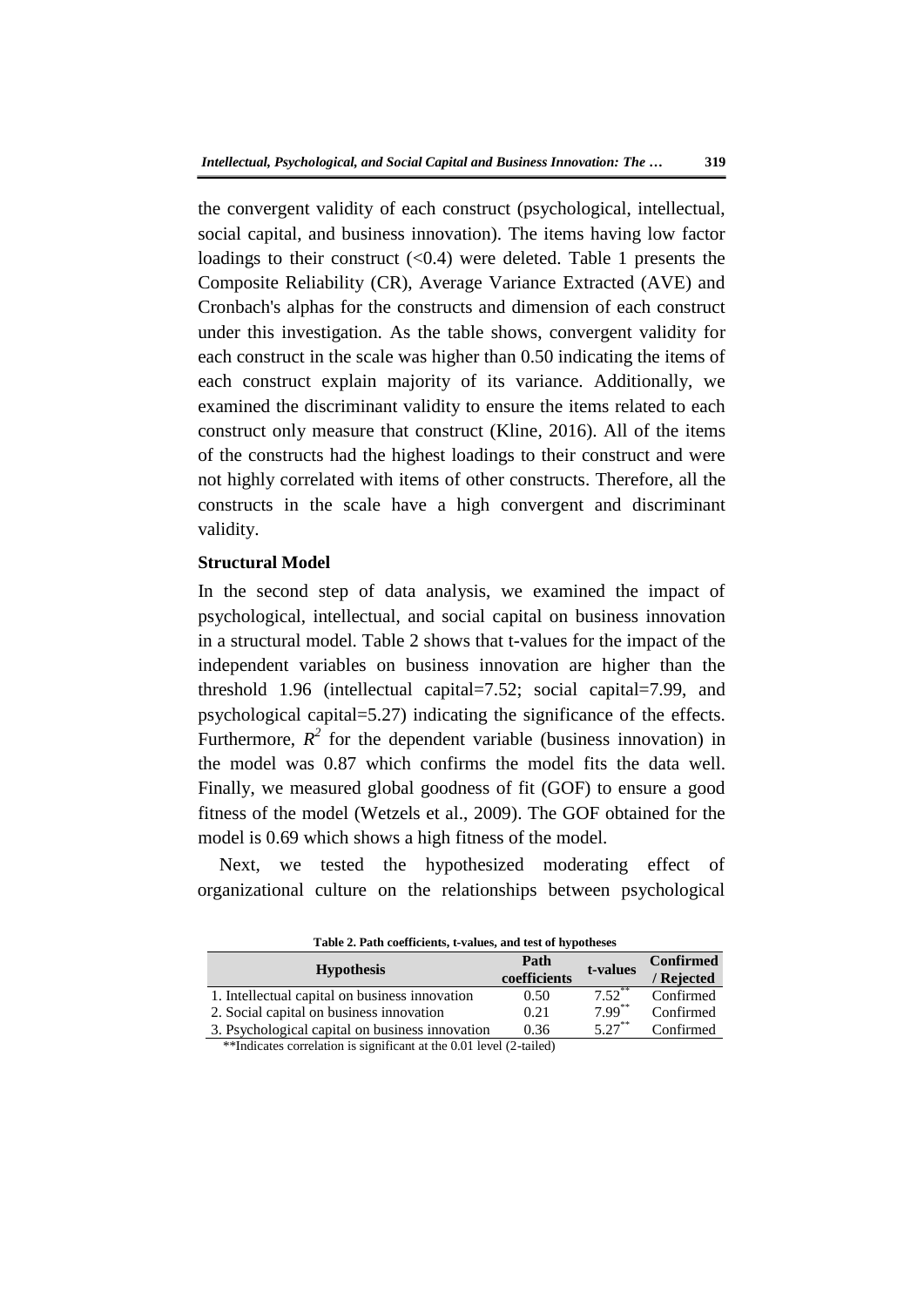capital, intellectual capital, social capital and innovation (Fig. 2). Our results indicated the significant moderating effect of organizational culture on the relationships between social capital (0.01), psychological capital (0.13), and intellectual capital (-0.17). This model had also a global goodness of fit (GOF= 0.67). Therefore, organizational culture significantly moderates the impact of social, psychological, and intellectual capital on innovation. However, the moderating effect of organizational culture on the association between intellectual capital and innovation has a negative direction (Table 3).



**Fig. 1***.* **Structural model for the impact of psychological, intellectual and social capital on business innovation**



**Fig. 2. Structural model for moderating effect of organizational culture**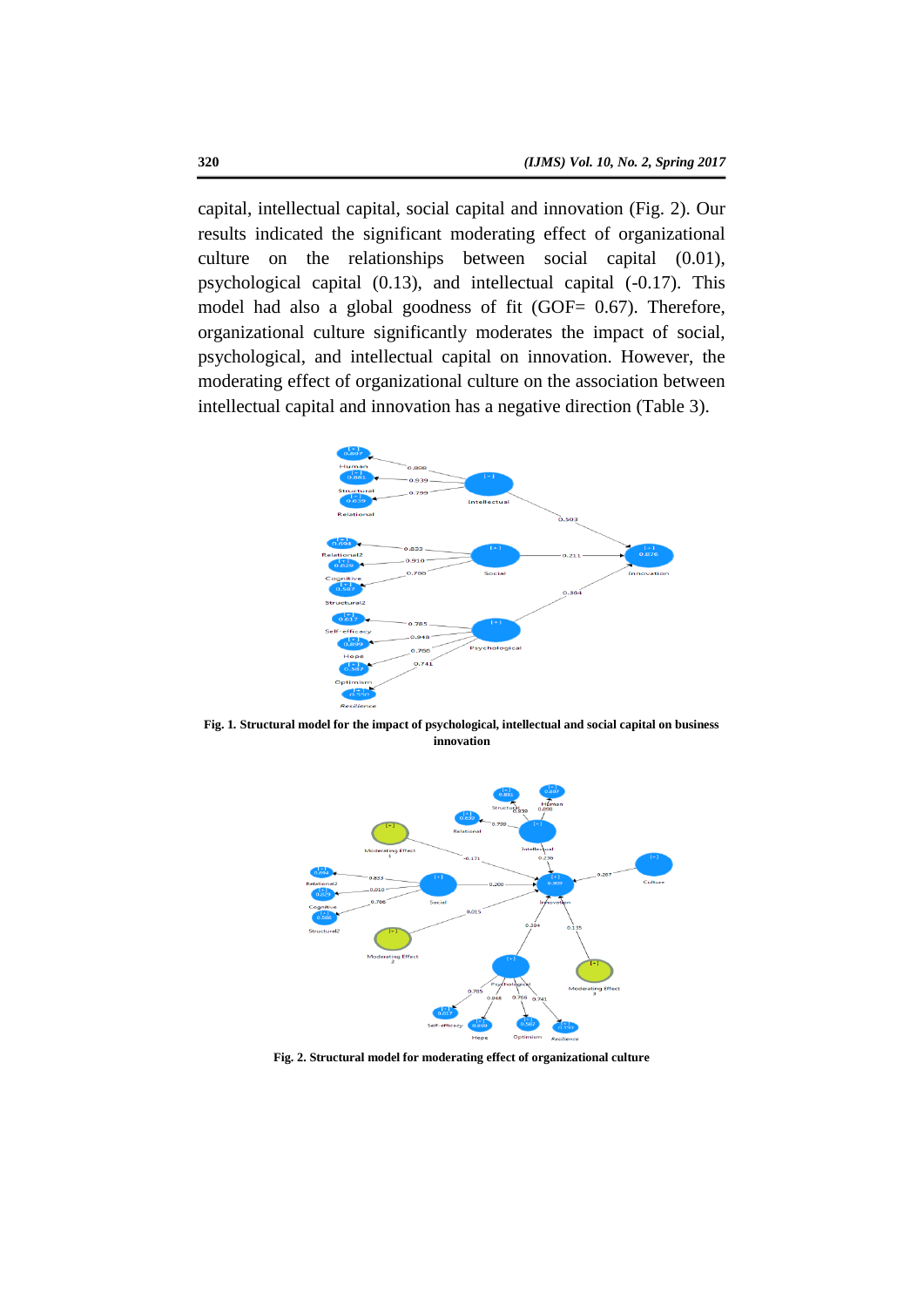**Table 3. Path coefficients, t-values, and test of hypotheses for the moderating effect of organizational culture**

| <b>Hypothesis</b>                                                                                        | Path<br>coefficients | $t$ -values          | <b>Confirmed</b><br>/ Rejected |
|----------------------------------------------------------------------------------------------------------|----------------------|----------------------|--------------------------------|
| 1.Organizational culture on the association<br>between intellectual capital and business<br>innovation   | $-0.17$              |                      | $3.33$ <sup>**</sup> Confirmed |
| 2. Organizational culture on the association<br>between social capital and business innovation           | 0.01                 | 0.36                 | Rejected                       |
| 3. Organizational culture on the association<br>between psychological capital and business<br>innovation | 0.13                 | $2.01$ <sup>**</sup> | Confirmed                      |

\*\*Indicates at the 0.0l level, the correlation is significant and 2-tailed

### **Results**

To test the proposed relationships between the constructs, we analyzed the path coefficient and t-value for each path from independent to dependent variable. Table 2 depicts path coefficients, t-values, and hypothesis confirmation/rejection. As the table shows, all the proposed relationships between the variables are confirmed. More specifically, intellectual capital was the strongest factor affecting business innovation so that it explained 50% of the variance of the construct followed by psychological capital and social capital (36% and 21% respectively).

We also examined which dimension of each construct in this study has stronger effect on its construct and thereby on business innovation (Table 4). The structural component of intellectual capital had the strongest effect on its construct followed by human and relational elements. Cognitive ability had the highest contribution to social capital followed by relational and structural components. Finally, hope had the strongest impact on psychological capital followed by selfefficacy, optimism, and resilience.

| Table 4. Path coefficients and t-values for sub-constructs |                          |              |
|------------------------------------------------------------|--------------------------|--------------|
| <b>Constructs</b>                                          | <b>Path coefficients</b> | t-values     |
| Intellectual capital                                       |                          |              |
| Human                                                      | 0.90                     | $35.86^{**}$ |
| Structural                                                 | 0.94                     | $76.60$ **   |
| Relational                                                 | 0.80                     | $18.53***$   |
| Social capital                                             |                          |              |
| Relational 2                                               | 0.83                     |              |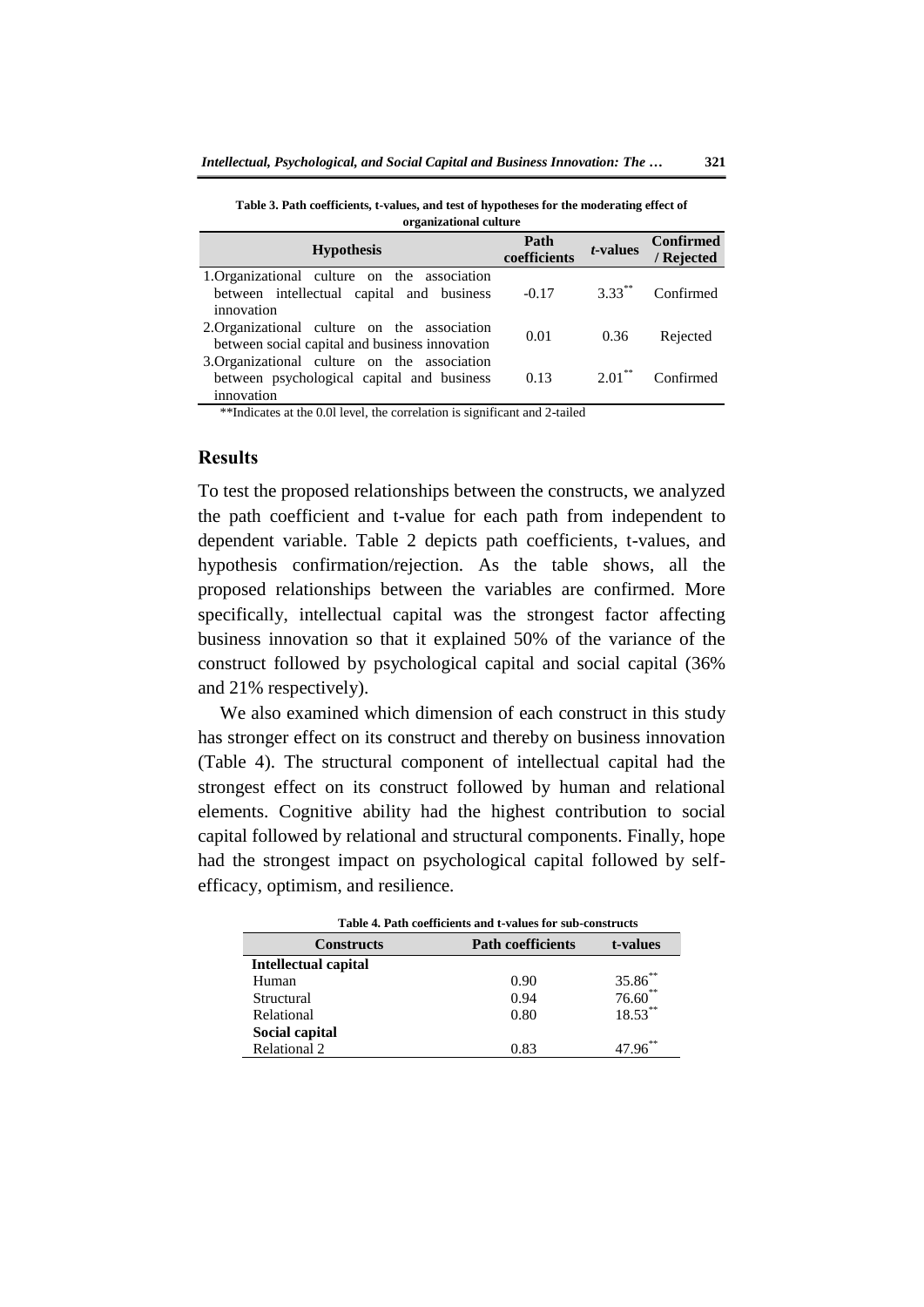| социнас таоле 7, таан соснислив ана с танасл гот зао-соции асс |                          |                 |  |
|----------------------------------------------------------------|--------------------------|-----------------|--|
| <b>Constructs</b>                                              | <b>Path coefficients</b> | t-values        |  |
| Cognitive                                                      | 0.91                     | **<br>66.64     |  |
| Structural 2                                                   | 0.77                     | $15.44***$      |  |
| <b>Psychological capital</b>                                   |                          |                 |  |
| Self-efficacy                                                  | 0.78                     | 26.09           |  |
| Hope                                                           | 0.95                     | $50.60^{\circ}$ |  |
| Optimism                                                       | 0.77                     | $13.66^*$       |  |
| Resilience                                                     | 0.74                     | $14.85***$      |  |

**Continue Table 4. Path coefficients and t-values for sub-constructs**

\*\*Indicates a significant 2-tailed correlation at 0.01

We also examined if culture of the businesses in this study plays a moderating role in the relationships between psychological, intellectual and social capital and business innovation. Table 3demonstrates the path coefficients, t-values and confirmation/ rejection of the hypotheses. According to the table, the moderating role of organizational culture on the association between psychological and intellectual capital (0.13, -0.17 respectively) and business innovation was confirmed but for social capital (0.01) and business innovation rejected. However, organizational culture improves the association between psychological capital and business innovation. While organizational culture affects the relationship between intellectual capital and business innovation in a negative direction.

### **Discussion**

This research investigated the effects of psychological, intellectual and social capital on business innovation. Furthermore, it examined if organizational culture plays a moderating role in the association between the variables. Our findings suggested a significant and positive relationship between psychological, intellectual, and social capital and business innovation. Specifically, intellectual capital of a business (human, structural and relational) has the strongest effect on its innovation. This result confirms previous studies (Elsetouhi et al., 2015; Mention & Bontis, 2013; Koc & Ceylan, 2007) that found a significant relationship between the variables. It contributes to the literature by highlighting intellectual capital as the strongest factor affecting knowledge-based and high-technology businesses'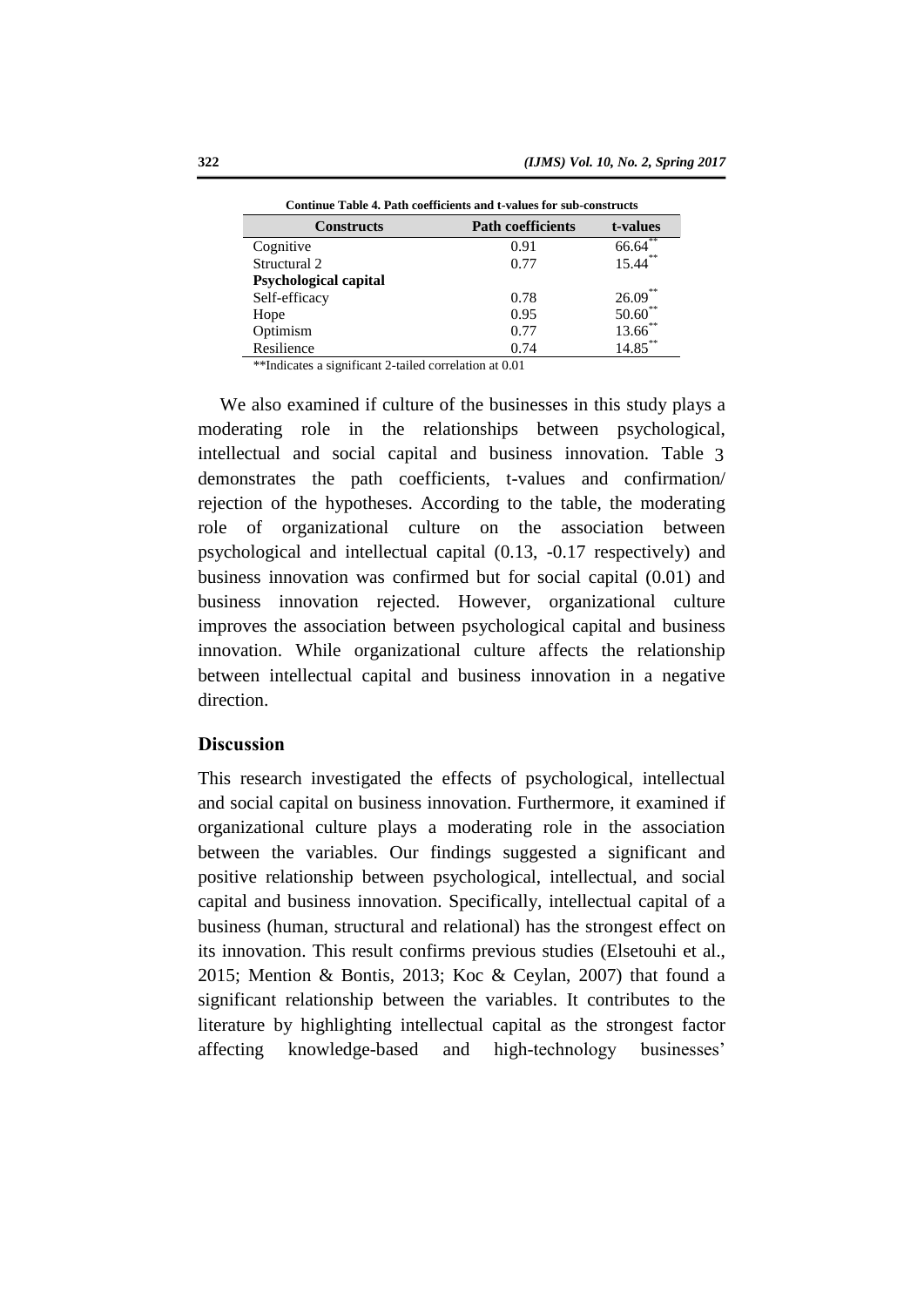innovation. Therefore, due to the critical roles that these businesses play in knowledge-based and developing economies including Iran, more attentions need to be given to the intellectual capital of the businesses (Khavandkar et al., 2009). In accordance with previous researches (Forsman, 2011; Atalay & Anafarta, 2011; Luthans et al., 2007; Larson & Luthans, 2006), our findings suggested psychological capital as a significant factor influencing innovation in knowledgebased and high-technology businesses. This finding emphasizes the fundamental impact of personal qualities of top and middle managers such as self-efficacy, hope, optimism and resilience on a business for innovation. This finding suggests the importance of using intellectual capital as an indicator when recruiting and/or promoting top and middle managers and improving intellectual capital of current top and middle managers by training (Forsman, 2011).

Our findings also revealed a significant impact of social capital as perceived by top and middle managers on business innovation. This finding emphasizes that social capital of organization contributes in shaping innovation of businesses and specifically those established based on knowledge and high-technology (Akram et al., 2017; Elsetouhi et al., 2015; Forsman, 2011; Pérez-Luño et al., 2011). Furthermore, our findings suggested that structural factor in intellectual capital, cognitive ability in social capital and hope in psychological capital had the strongest effect on innovation. Therefore, these factors need to be improved if knowledge-based and high-technology businesses aim to improve their innovation. Finally, we found the moderating impact of organizational culture on the association between psychological and intellectual capital and business innovation. This finding contributes to the few studies that investigated the impact of organizational culture on innovation behavior of top managers in Iran (Maroofi, 2016). These finding provides a high contribution to our knowledge and understanding on the mechanism through which intellectual and psychological capital influence business innovation. Therefore, managers of knowledgebased and high-technology businesses need to create and disseminate the organizational culture that improves intellectual and psychological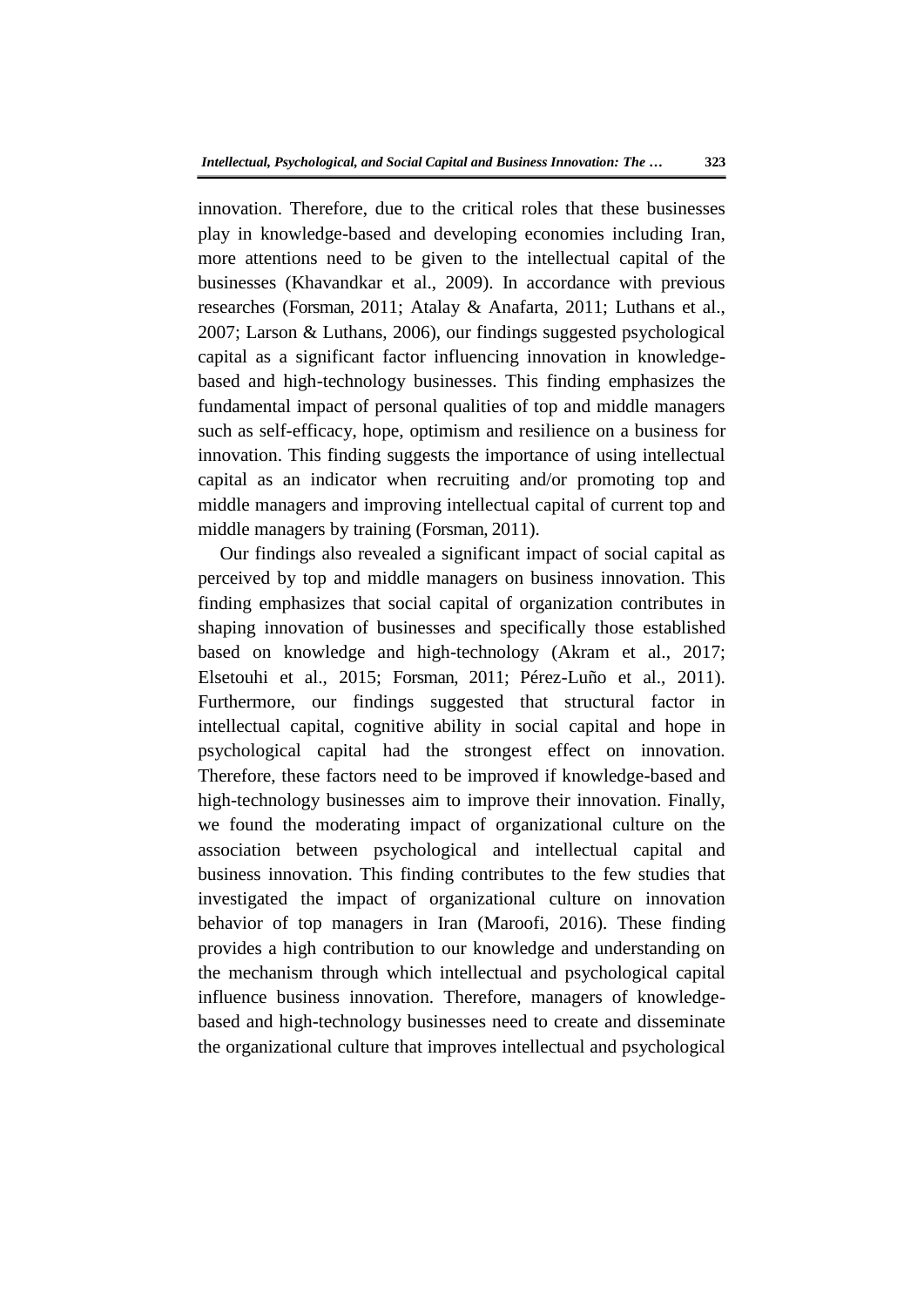capital of top and middle managers. This study also found that organizational culture did not significantly moderate the association between social capital and business innovation. Furthermore, organizational culture has a negative moderating impact on the relationship between intellectual capital and innovation. This finding may partially stem from our small sample size and the correlations among variables in our structural model.

# **Conclusions**

Based on the findings of this study, we can conclude that a combination of personal, structural, social and cultural factors shape knowledge-based and high-technology businesses' innovation. This study provides several contributions to the research and practice. First, the set of factors examined in this study builds a foundation for further research on the factors that create and enhance innovation of businesses. As far as we know, this study is among the first researches that explores these factors in knowledge-based and high-technology businesses particularly in Iran (Torkiantabar et al., 2016; Alem Tabriz et al., 2009). Current and prospective managers of businesses launched based on knowledge and high-technologies could apply these factors as a platform to create and improve their business innovation. Second, the structure of the factors emerging from this study may assist researchers to construct the basis for developing theories about business innovation improvement. Business managers also need to decisively consider these factors and specifically intellectual capital as the strongest factor influencing business innovation as well as provide business managers with purposeful and encouraging training programs to improve their intellectual qualities. Finally, this study contributes organizational culture to be the factor that strengthens the impact of psychological capital on business innovation and researchers may need to include this factor when conducting a research on business innovation. Business managers need to create a highly encouraging organizational culture that assists them in improving their psychological capital as along with their businesses' intellectual and social capital.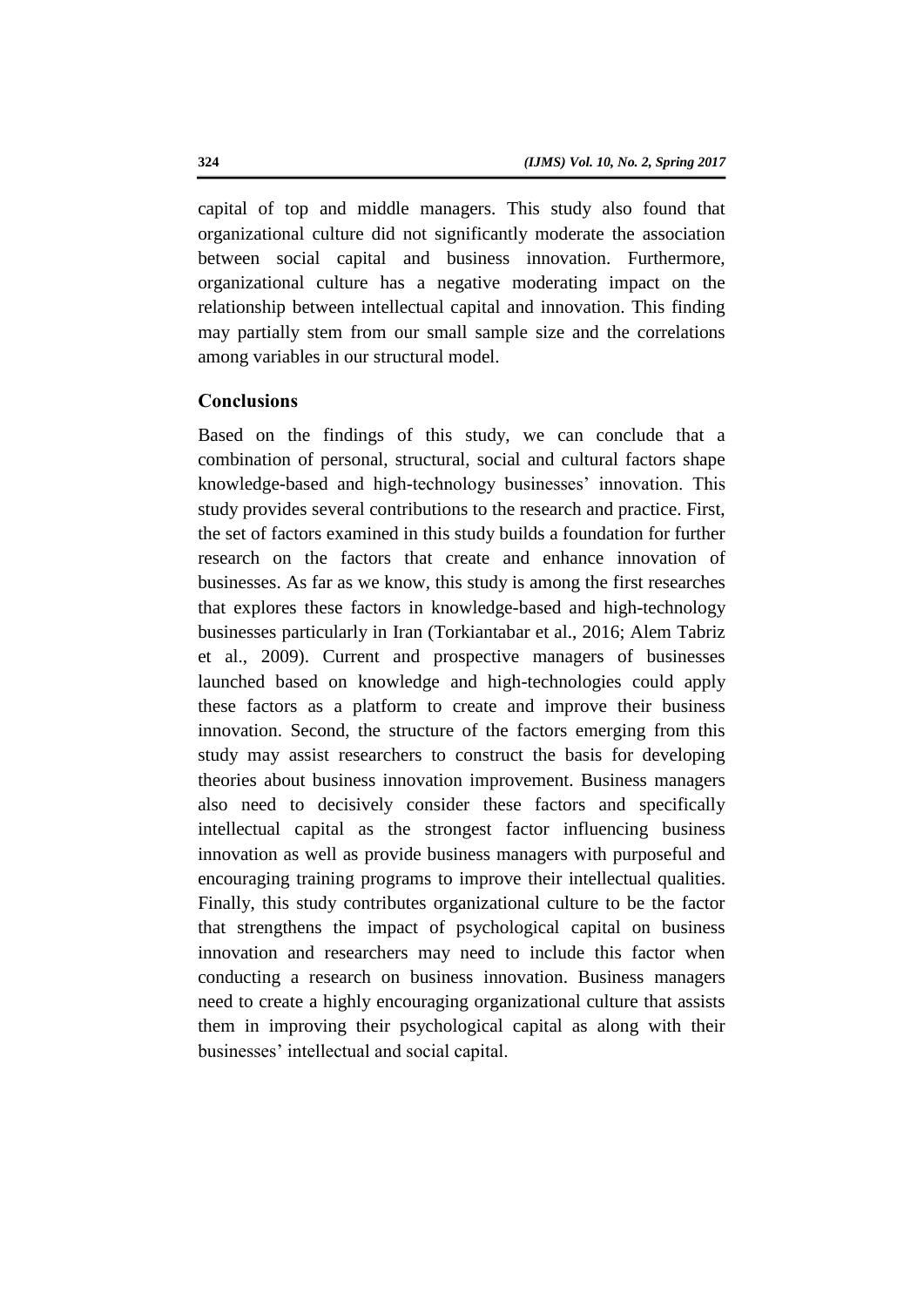### **Limitations and Future Research**

This study has some limitations that should be acknowledged. First, it focused on knowledge-based and high-technology businesses located in STPs. Future research should be undertaken including a variety of these businesses in other contexts than STPs. Second, we only examined the STPs in one province that is Tehran. Due to the variety of STPs and the businesses supported by them around the country, future research projects could be undertaken on different provinces to explore differences among the provinces in terms of business innovation and the factors that shape it. Third, this study is limited regarding its sample size and only involved top and middle managers. Future researches should be done using a larger and more various samples (e.g., operational managers, employees, customers).

In addition, we only included organizational culture as the moderating factor in our model. Exploring other moderating and mediating factors that influence the relationships between psychological, intellectual, and social capital and business innovation has a high potential for future investigation. Finally, this study found a negative moderating effect of organizational culture on the relationship between intellectual capital and business innovation and could not find a moderating influence of organizational culture on the relationship between social capital and business innovation. This needs to be further examined in the future studies.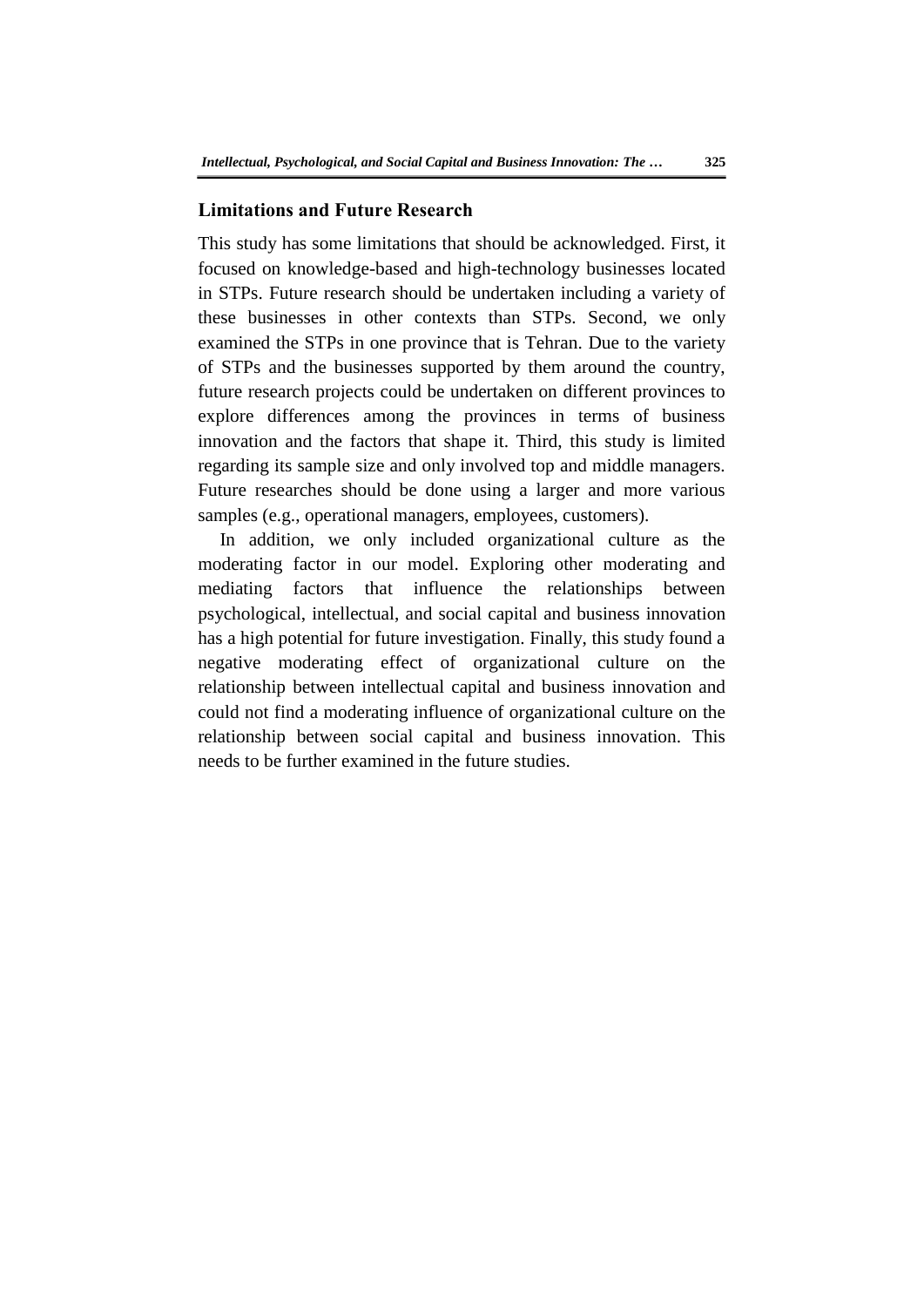#### **References**

- Abbas, M., & Raja, U. (2011). Proceedings from  $15<sup>th</sup>$  International Business Research Conference (Ref No.449): *Impact of Psychological Capital on Innovative Performance and Job Stress.* Melbourne, Australia: World Business Institute.
- Adler, P., & Kwon, S. (2002). Social capital: Prospects for a new concept. *Academy of Management Review*, *27*(1), 17-40.
- Ahuja, G. (2000). Collaboration networks, structural holes, and innovation: A longitudinal study. *Administrative Science Quarterly*, *45*(3), 425- 455.
- Akram, T., Lei, S., Haider, M. J., & Akram, M. W. (2017). What impact do structural, relational and cognitive organizational social capital have on employee innovative work behaviour? A study from China. *International Journal of Innovation Management*, *21*(1), 1-29.
- Alem Tabriz, A., Rajabi Fard, E., & Hajibaba, A. (2009). *Intellectual capital: Measurement, exploration and management*. Tehran: Industrial Research and Training Center of Iran.
- Amado, J., Arostegui, M., & Torres, J. (2010). Information technologyenabled innovativeness and green capabilities. *Journal of Computer Information Systems*, *51*(2), 87-96.
- Ardichvili, A. (2011). Invited reaction: Meta-analysis of the impact of psychological capital on employee attitudes, behaviors, and performance. *Human Resource Development Quarterly*, *22*, 153-156.
- Atalay, M., & Anafarta, N. (2011). Enhancing innovation through intellectual capital: A theoretical overview. *Journal of Modern Accounting and Auditing*, *7*(2), 202-210.
- Bandura, A. (1997). *Self-efficacy: The exercise of control*. New York, NY: Freeman.
- Bandura, A. (2012). On the functional properties of perceived self-efficacy revisited. *Journal of Management*, *38*, 9-44.
- Baregheh, A., Rowley, J., & Sambrook, S. (2009). Toward a multidisciplinary definition of innovation. *Management Decision*, *47*(8), 1323-1339.
- Barron, F., & Harrington, D. M. (1981). Creativity, intelligence, and personality. *Annual Review of Psychology*, *32*, 439-476.
- Bergek, A., Jacobsson, S., & Hekkert, M. (2007). Functions in innovation systems: A framework for analysing energy system dynamics and identifying goals for system-building activities by entrepreneurs and policy makers. In T. Foxon, J. Kohler & C. Oughton (Eds.),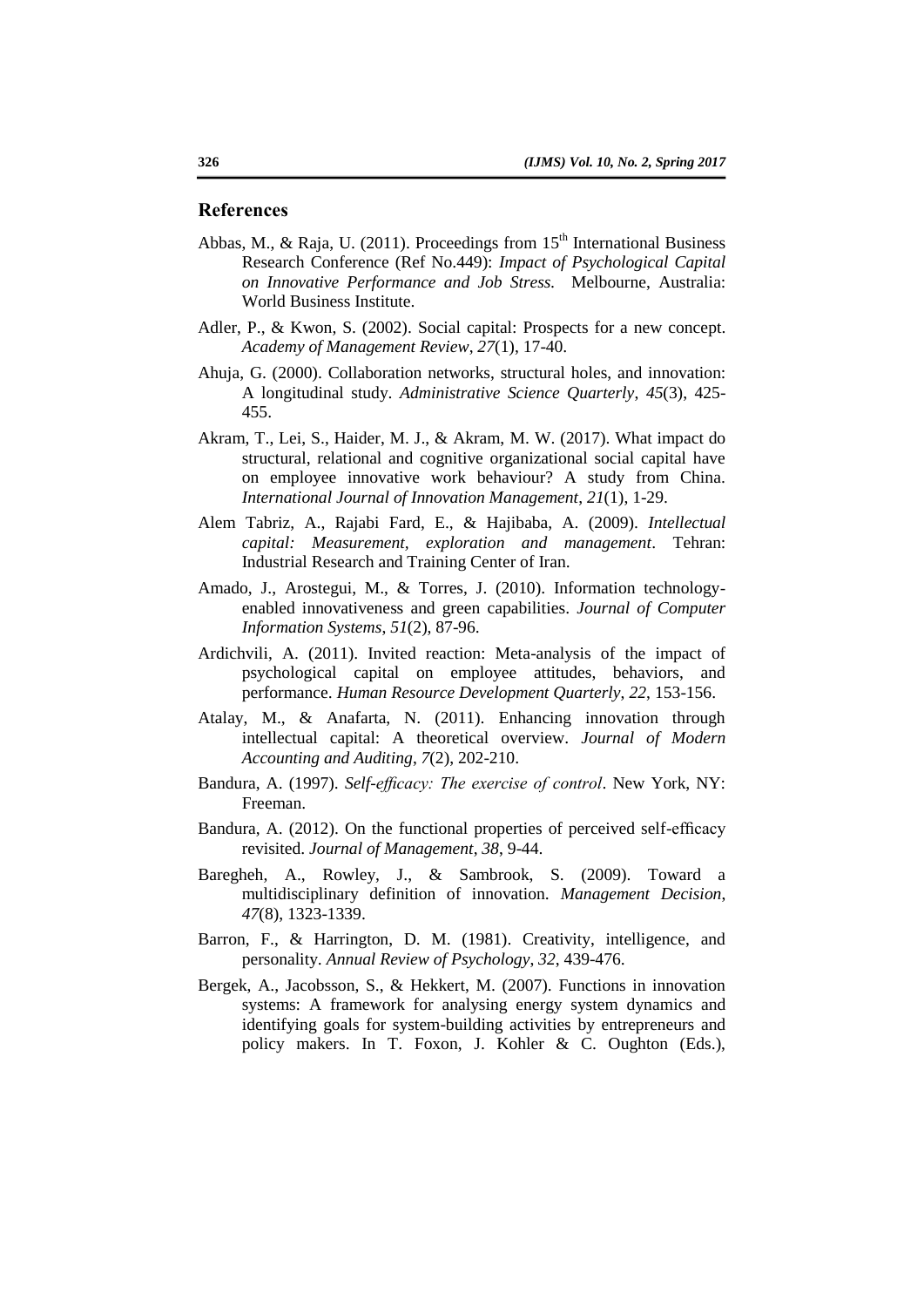*Innovations for a Low Carbon Economy: Economic, Institutional and Management Approaches (pp. 79-111). Cheltenham: Edward Elgar.* 

- Bhatt, P., & Altinay, L. (2013). How social capital is leveraged in social innovations under resource constraints?. *Management Decision*, *51*(9), 1772- 1792.
- Bohlmann, J., Spanjol, J., Qualls, W., & Rosa, J. (2012). The interplay of customer and product innovation dynamics: An exploratory study. *Journal of Product Innovation Management*, *30*(2), 228-244.
- Borins, S. (1998). *Innovating with integrity: How local heroes are transforming American government*. Washington DC: Georgetown University Press.
- Bougrain, F., & Haudeville, B. (2002). Innovation, collaboration and SMEs internal research capacities. *Research Policy*, *31*(5), 735-747.
- Brooking, A. (1996). *Intellectual Capital*. Boston, MA: International Thomson Business Press.
- Bruque, S., & Moyano, J. (2007). Organizational determinants of information technology adoption and implementation in SMEs: The case of family and cooperative firms. *Technovation*, *27*(5*)*, 241-253.
- Conway, S. (1995). Informal boundary-spanning communication in the innovation process: An empirical study. *Technology Analysis & Strategic Management*, *7*(3), 327-342.
- Damanpour, F. (1991). Organizational innovation: A meta-analysis of effects of determinants and moderators. A*cademy of Management Journal*, *34*(3), 555-590.
- Dekker, P., & Uslaner, E. M. (2001). Introduction. In E. M. Uslaner (Ed.), *Social Capital and Participation in Everyday Life* (pp. 1-8). London: Routledge.
- Denison, D. R. (1990). *Corporate culture and organizational effectiveness*. New York: Wiley.
- Dierickx, I., & Cool, K. (1989). Asset stock accumulation and sustainability of competitive advantage. *Management Science*, *35*(12), 1504-1511.
- Dinopoulos, E., & Syropoulos, C. (2007). Rent protection as a barrier to innovation and growth. *Economic Theory*, *32*(2), 309-332.
- Doloreux, D., & Melançon, Y. (2008). On the dynamics of innovation in Quebec's coastal maritime industry. *Technovation*, *28*(4), 231-243.
- Dumay, J, Rooney, J., & Marini, L. (2013). An intellectual capital-based differentiation theory of innovation practice. *Journal of Intellectual Capital*, *14*(4), 608-633.
- Edvinsson, L., & Malone, M. S. (1997). *Intellectual capital: Realizing your*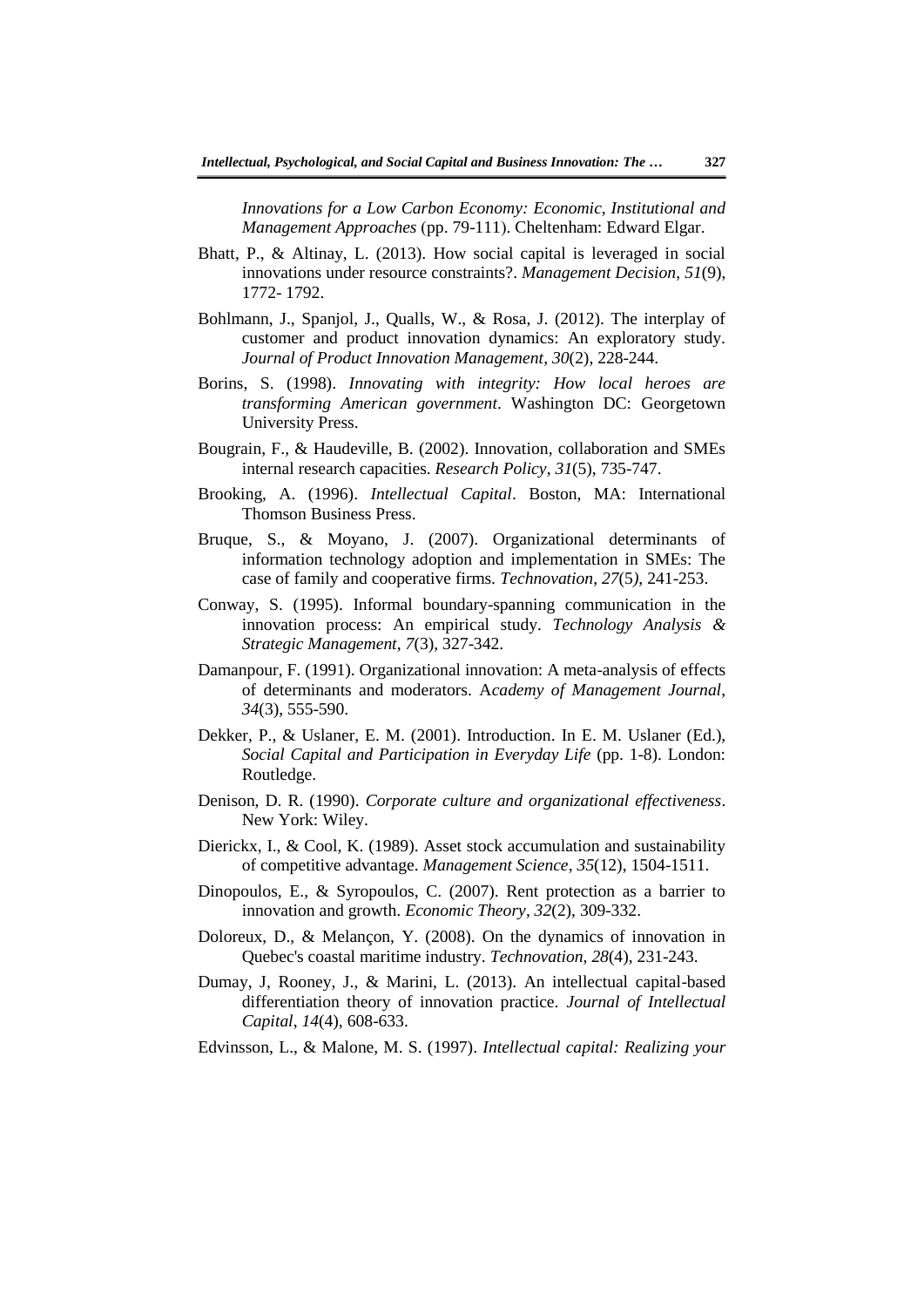*company's true value by finding its hidden brainpower*. New York, NY: Harper Business.

- Elsetouhi, A., Elbeltagi, I., & Haddoud, M. Y. (2015). Intellectual capital and innovations: Is organizational capital a missing link in the service sector?. *International Journal of Innovation Management*, *19*(2), 1-29.
- Field, J., Schuller, T., & Baron, S. (2000). Social capital and human capital revisited, In T. Schuller (Ed.), *Social Capital: Critical Perspectives* (pp. 243-264). Oxford University Press.
- Forsman, H. (2011). Innovation capacity and innovation development in small enterprises: A comparison between the manufacturing and service sectors. *Research Policy*, *40*(5), 739-750.
- Gomez-Haro, S., Aragon-Correa, J. A., & Cordon-Pozo, E. (2011). Differentiating the effects of the institutional environment on corporate entrepreneurship. *Management Decision*, *49*(9-10), 1677- 1693.
- Gong, Y., Zhou, J., & Song, C. (2013). Core knowledge employee creativity and firm performance: The moderating role of riskiness orientation, firm size, and realized absorptive capacity. *Personnel Psychology*, *66*(2), 443-482.
- Gumusluoglu, L. & Ilsev, A. (2009). Transformational leadership and organizational innovation: The roles of internal and external support for innovation. *Journal of Product Innovation Management*, *26*(3), 264-277.
- Gunday, G., Ulusoy, G., Kilic, K., & Alpkan, L. (2011). Effects of innovation types on firm performance. *International Journal of Production Economics*, *133*(2), 662-676.
- Gupta, V., MacMillan, I. C., & Surie, G. (2004). Entrepreneurial leadership: Developing and measuring a cross cultural construct. *Journal of Business Venturing*, *19*(2), 241-260.
- Hair, J. F., Sarstedt, M., Ringle, C. M., & Mena, J. A. (2012). An assessment of the use of partial least squares structural equation modeling in marketing research. *Journal of the Academy of Marketing Science*, *40*(3), 414-433.
- Hsu, Y., & Fang, W. (2009). Intellectual capital and new product development performance: The mediating role of organizational learning capability. *Technological Forecasting & Social Change*, *76*(5), 664-677.
- Hult, G., T., M., Hurley, R. F., & Knight, G. A. (2004). Innovativeness: Its antecedents and impact on business performance. *Industrial Marketing Management*, *33*(5), 429-438.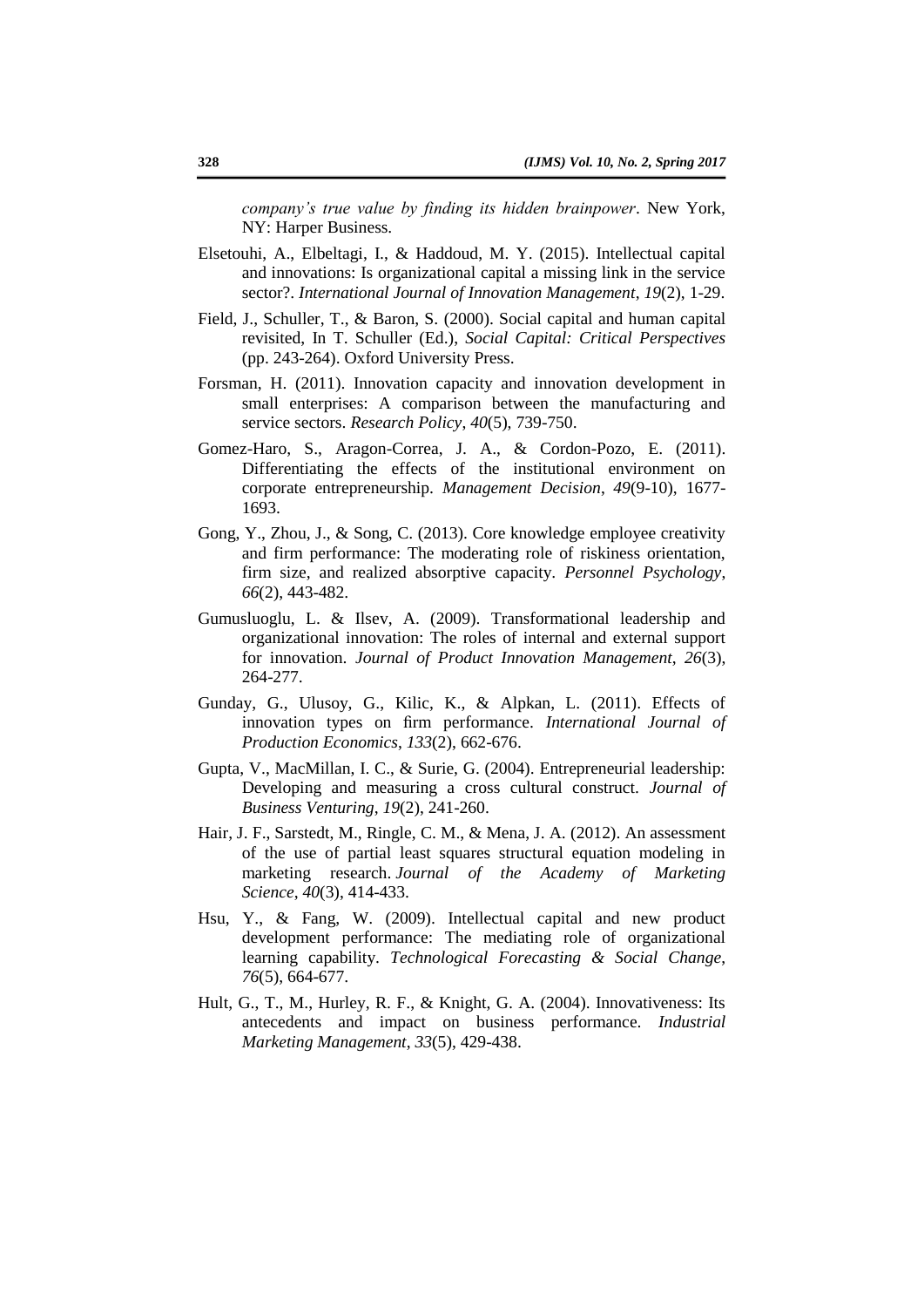- Ittner, C. D., & Larcker, D. F. (1997). The performance effects of process management techniques. *Management Science*, *43*(4), 522-534. doi: 10.1287/mnsc.43.4.522.
- Jong, J., & Hartog, D. (2010). Measuring innovative work behavior. *Creativity and Innovation Management*, *19*(1), 23-36. doi: 10.1111/j.1467-8691.2010.00547.x.
- Kaplan, R. S., & Norton, D. P. (1992). The balanced scorecard measures that drives performance. *Harvard Business Review*, *70*(1), 71-79.
- Kesting, P., Ulhoi, J. P., Song, L. J., & Niu, H. (2015). The impact of leadership styles on innovation management: A review and a synthesis. *Journal of Innovation Management*, *3*(4), 22-41.
- Khavandkar, J., Khavandkar, A., & Motaghi, A. (2009). *Intellectual capital: Management, development and measurement*. Tehran: Industrial Research and Training Center of Iran.
- Klein, K. J., & Sorra, J. S. (1996). The challenge of innovation implementation. *Academy of Management Review*, *21*(4), 1055-1080.
- Kline, R. B., (2016). *Principles and practice of structural equation modeling* (4th ed.). NY: The Guilford Press.
- Koc, T., & Ceylan, C. (2007). Factors impacting the innovative capacity in large-scale companies. *Technovation*, *27*(3), 105-114.
- Kotter, J., P., & Heskett, J. L. (1992). *Culture and performance*. New York: Free Press.
- Larson, M., & Luthans, F. (2006). Potential added value of psychological capital in predicting work attitudes. *Journal of Leadership and Organizational Studies*, *13*(1), 45-62.
- Lev, B., & Daum, J. (2004). The dominance of intangible assets: Consequences for enterprise management and corporate reporting. *Measuring Business Excellence*, *8*(1), 6-17.
- Luthans, F., Norman, S. M., Avolio, S. B. J., & Avey, J. B. (2008). The mediating role of psychological capital in the supportive organizational climate-employee performance relationship. *Journal of Organizational Behavior*, *29*, 219-238. doi: 10.1002/job.507.
- Luthans, F., Vogelgesang, G. R., & Lester, P. B. (2006). Developing the psychological capital of resiliency. *Human Resource Development Review*, *5*(1), 25-44.
- Luthans, F., & Youssef, C. M. (2004). Human, social and positive psychological capital management: Investing in people for competitive advantage. *Organizational Dynamics*, *33*(2), 143-160.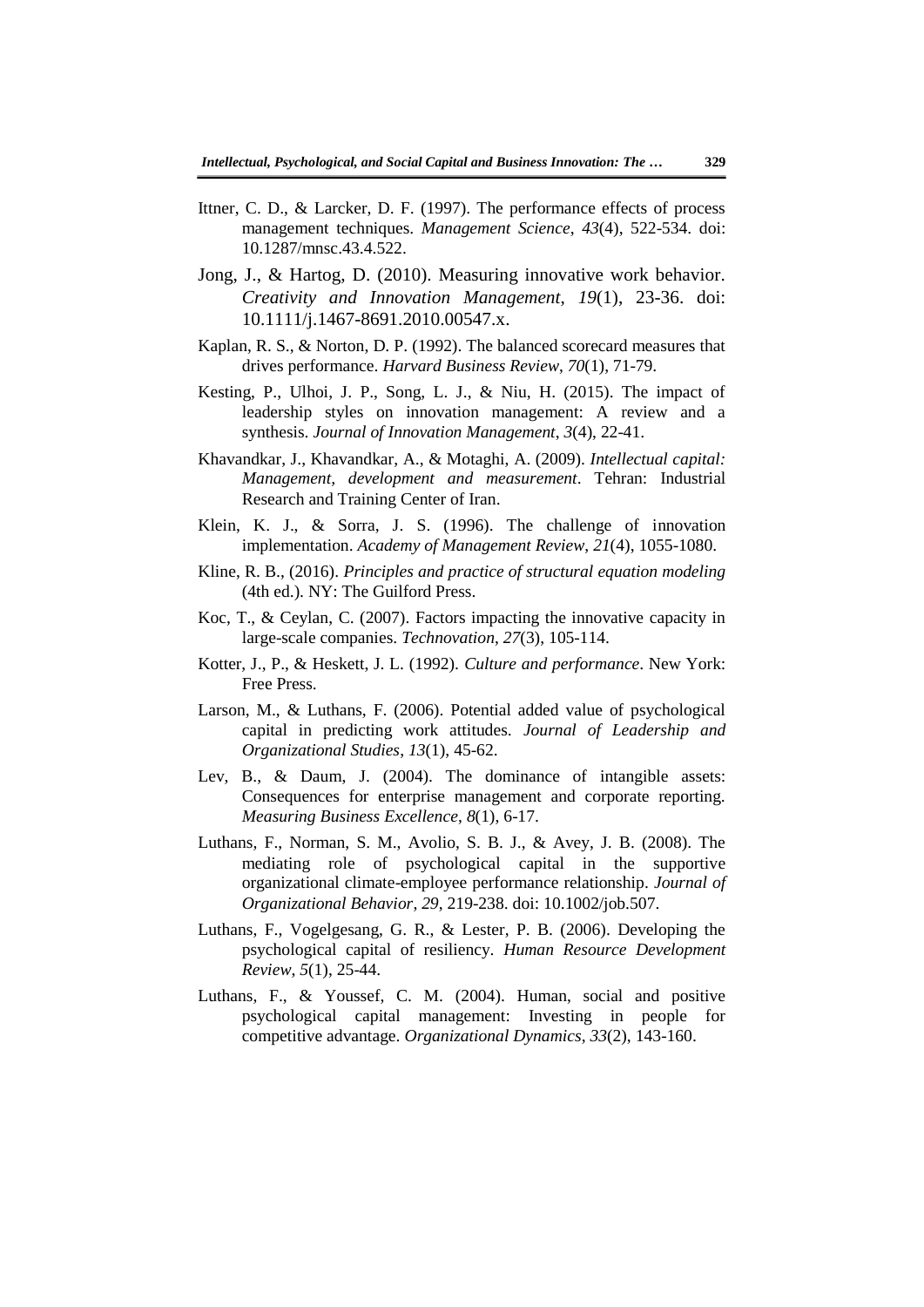- Luthans, F., & Youssef, C. M. (2007). Emerging positive organizational behavior. *Journal of Management*, *33*(3), 321-349.
- Luthans, F., Youssef, C. M., & Avolio, B. J. (2007). *Psychological capital: Developing the human competitive edge*. Oxford, UK: Oxford University Press.
- Madrid-Guijarro, A., Garcia, D., & Van Auken, H. (2009). Barriers to innovation among Spanish manufacturing SMEs. *Journal of Small Business Management*, *47*(4), 465-488.
- Mahdavi, M., Sheykh Zeynedin, M., & Khodabandeh, L. (2011). Analysis of science and technology parks effectiveness using the results of the evaluation process of knowledge-based businesses located in science and technology parks. *Quarterly Scientific Parkes and Incubators*, *27*, 53-60.
- Maroofi, F. (2016). Investigating the links between the distinct layers of an organization's culture and innovative behaviours. *International Journal of Innovation Management*, *20*(7), 1-28.
- Massa, S., & Testa, S. (2009). A knowledge management approach to organizational competitive advantage: Evidence from the food sector. *European Management Journal*, *27*(2), 129-141.
- Masten, A. S., & Reed, M. G. J. (2002). Resilience in development. In C. R. Snyder & S. Lopez (Eds.), *Handbook of positive psychology* (pp. 74- 88). Oxford, UK: OUP.
- McGorry, S. Y. (2000). Measurement in a cross-cultural environment: Survey translation issues. *Qualitative Market Research: An International Journal*, *3*(2), 74-81.
- McGuire, S. J. J. (2003). *Entrepreneurial organizational culture: Construct definition and instrument development and validation* (Doctoral dissertation). The George Washington University, 379 Pages.
- Mention, A. L., & Bontis, N. (2013). Intellectual capital and performance within the banking sector of Luxembourg and Belgium. *Journal of Intellectual Capital*, *14*(2), 286-309.
- Moon, Y. J., & Kym, H. G. (2006). A model for the value of intellectual capital. *Canadian Journal of Administrative Sciences*, *23*(3), 253-269.
- Moran, P. (2005). Structural vs. relational embeddedness: Social capital and managerial performance. *Strategic Management Journal*, *26*(12), 1129-1151.
- Nahapiet, J., & Ghoshal, S. (1998). Social capital, intellectual capital and the organizational advantage. *Academy of Management Review*, *23*(2), 242-266.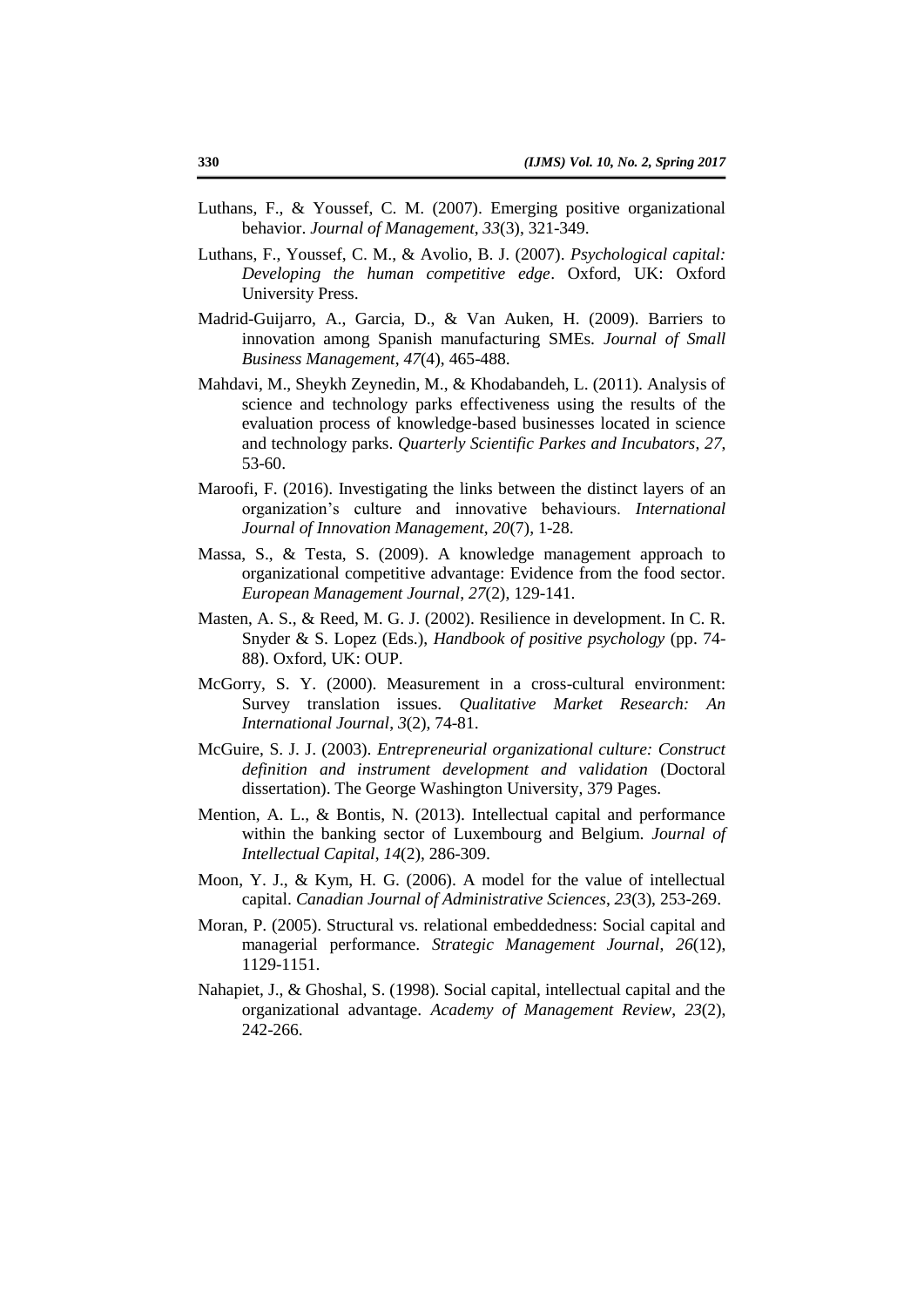- Newman, A., Ucbasaran, D., Zhu, F., & Hirst, G. (2014). Psychological capital: A review and synthesis. *Journal of Organizational Behavior*, *35*, 120-138.
- Niknami, M., Taghipour, Z., Delavar, A., & Ghafari, M. (2009). Developing and evaluating a scientific model for creativity and innovativeness of educational managers in Tehran. *Journal of New Approaches in Educational Administration*, *5*, 1-28.
- Obstfeld, D. (2005). Social networks, the tertius lungens and orientation involvement in innovation. *Administrative Science Quarterly*, *50*(1), 100-30.
- O'Donovan, G. (2006). *The corporate culture handbook: How to plan, implement and measure a successful culture change programme*. Dublin: The Liffey Press.
- OECD & Eurostat. (2005). *Oslo manual: Guidelines for collecting and interpreting innovation data*. Paris: OECD.
- Pérez-Luño, A., Medina, C. C., Lavado, A. C., & Rodríguez, G. C. (2011). How social capital and knowledge affect innovation. *Journal of Business Research*, *64*(12), 1369-1376.
- Qiu, X., Yan, X., & Lv, Y. (2015). The Effect of psychological capital and knowledge sharing on innovation performance for professional technical employees. *Journal of Service Science and Management*, *8*(4), 545-551.
- Rego, A., Sousa, F., Marques, C., & Cunha, M. (2012). Authentic leadership promoting employees' psychological capital and creativity. *Journal of Business Research*, *65*, 29-437.
- Ringle, Ch., M., Sarstedt, M.. & Straub, D. W. (2012). A critical look at the use of PLS-SEM in MIS Quarterly. *MIS Quarterly*, *36*(1), 3-14. Retrieved http://misq.org/skin/frontend/default/misq/pdf/V36I1/EdCommentsV3 6N1.pdf.
- Robison, L. J., Schmid, A. A., & Siles, M. E. (2002). Is social capital really capital?. *Review of Social Economy*, *60*(1), 1-24.
- Rodan, S., & Galunic, C. (2004). More than network structure: How knowledge heterogeneity influences managerial performance and innovativeness. S*trategic Management Journal*, *25*(6), 541-562.
- Roy, S., & Sivakumar, K. (2012). Global outsourcing relationships and innovation. *Journal of Product Innovation Management*, *29*(4), 513- 530.
- Scheier, M. F., Carver, C. S., & Bridges, M. W. (2001). Optimism, pessimism, and psychological well-being. In E. C. Chang (Ed.),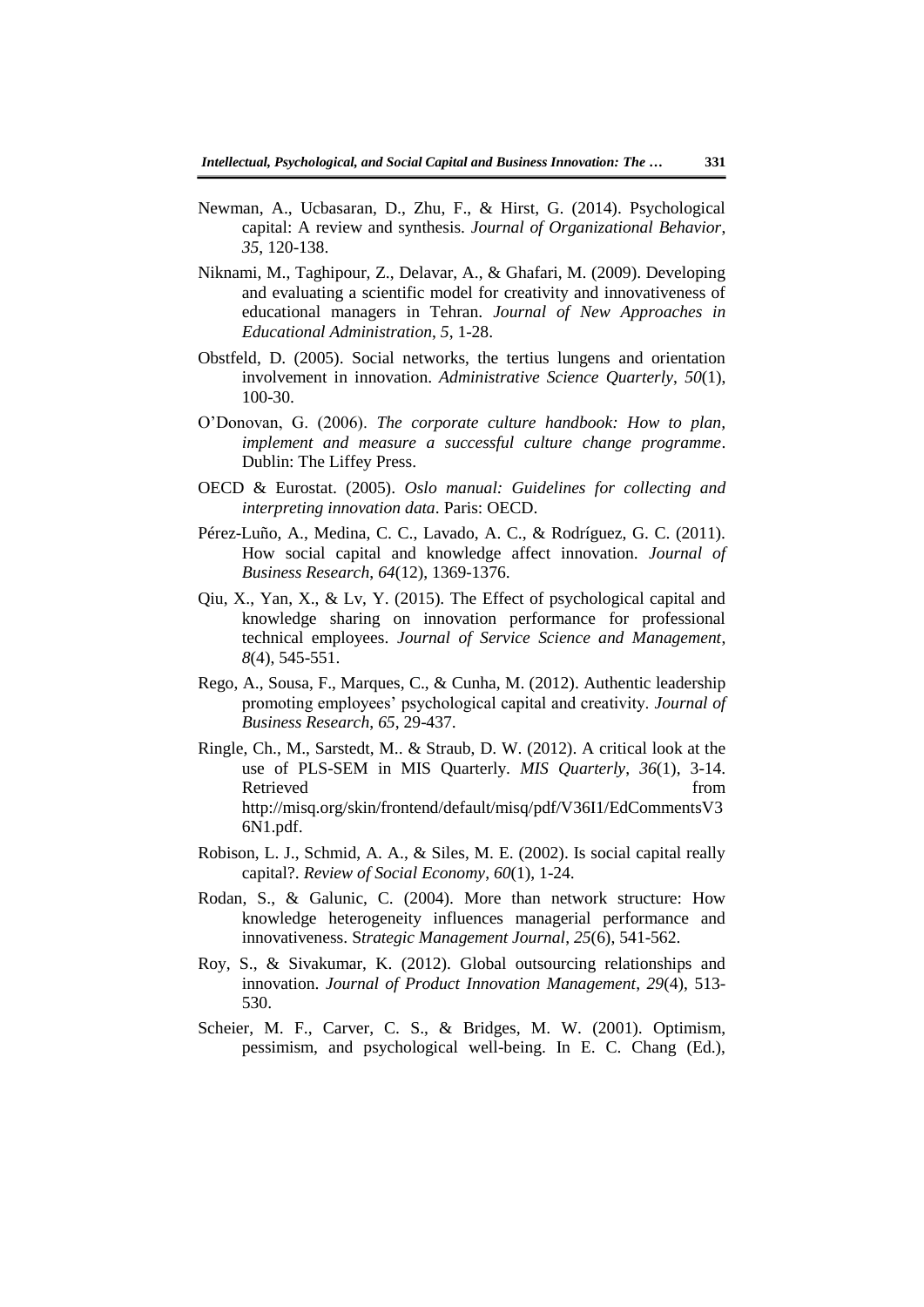*Optimism & pessimism: Implications for theory, research, and practice* (pp. 198–216). Washington DC: APA.

- Schein, E. H. (2004). *Organizational culture and leadership* (3<sup>rd</sup> ed.). San Francisco: Jossey-Bass.
- Scott, S. G., & Bruce, R. A. (1994). Determinants of innovative behavior: A path model of individual innovation in the workplace. *Academy of Management Journal*, *38*(5), 1442-65.
- Seligman, M. E. P. (1998). *Learned optimism*. New York, NY: Pocket Books.
- Sharifirad, M. S. (2013). Transformational leadership, innovative work behavior, and employee well-being. *Global Business Perspective*, *1*(3), 198-225.
- Sharma, P., & Chrisman, J. J. (1999). Toward a reconciliation of the definitional issues in the field of corporate entrepreneurship. *Entrepreneurship Theory and Practice*, *23*(3), 11-27.
- Snyder, C. R., Sympson, S. C., Ybasco, F. C., Borders, T. F., Babyak, M. A., & Higgins, R. L. (1996). Development and validation of the state hope scale. *Journal of Personality and Social Psychology*, *70*(2), 321-335.
- Sorensen, J. B. (2002). The strength of corporate culture and the reliability of firm performance. *Administrative Science Quarterly*, *47*(Issue 1), 70-91.
- Stajkovic, A. D., & Luthans, F. (1998). Self-efficacy and work-related performance: A meta-analysis. *Psychological Bulletin*, *124*, 240-261.
- Steenkamp, N., & Hooks, J. (2011). Does including pictorial disclosure of intellectual capital resources make a difference?. *Pacific Accounting Review*, *23*(1), 52- 68.
- Stewart, T. A. (1997). *Intellectual capital*. London: Nicholas Brealy Publishing.
- Sveiby, K. E. (1997). *The new organizational wealth: Managing and measuring knowledge-based assets*. San Francisco, CA: Berrett-Koehler Publishers.
- Sweetman, D., Luthans, F., Avey, J. B., & Luthans, B. C. (2011). Relationship between positive psychological capital and creative performance. *Canadian Journal of Administrative Sciences*, *28*(1), 4- 13.
- Tata, J., & Prasad, S. (2015). Immigrant family businesses: Social capital, network benefits and business performance. *International Journal of Entrepreneurial Behavior & Research*, *21*(6), 842- 866.
- Tidd, J., Besant, J., & Pavitt, K. (2001). *Managing innovation* (2<sup>nd</sup> ed.). Chichester, UK: Wiley.